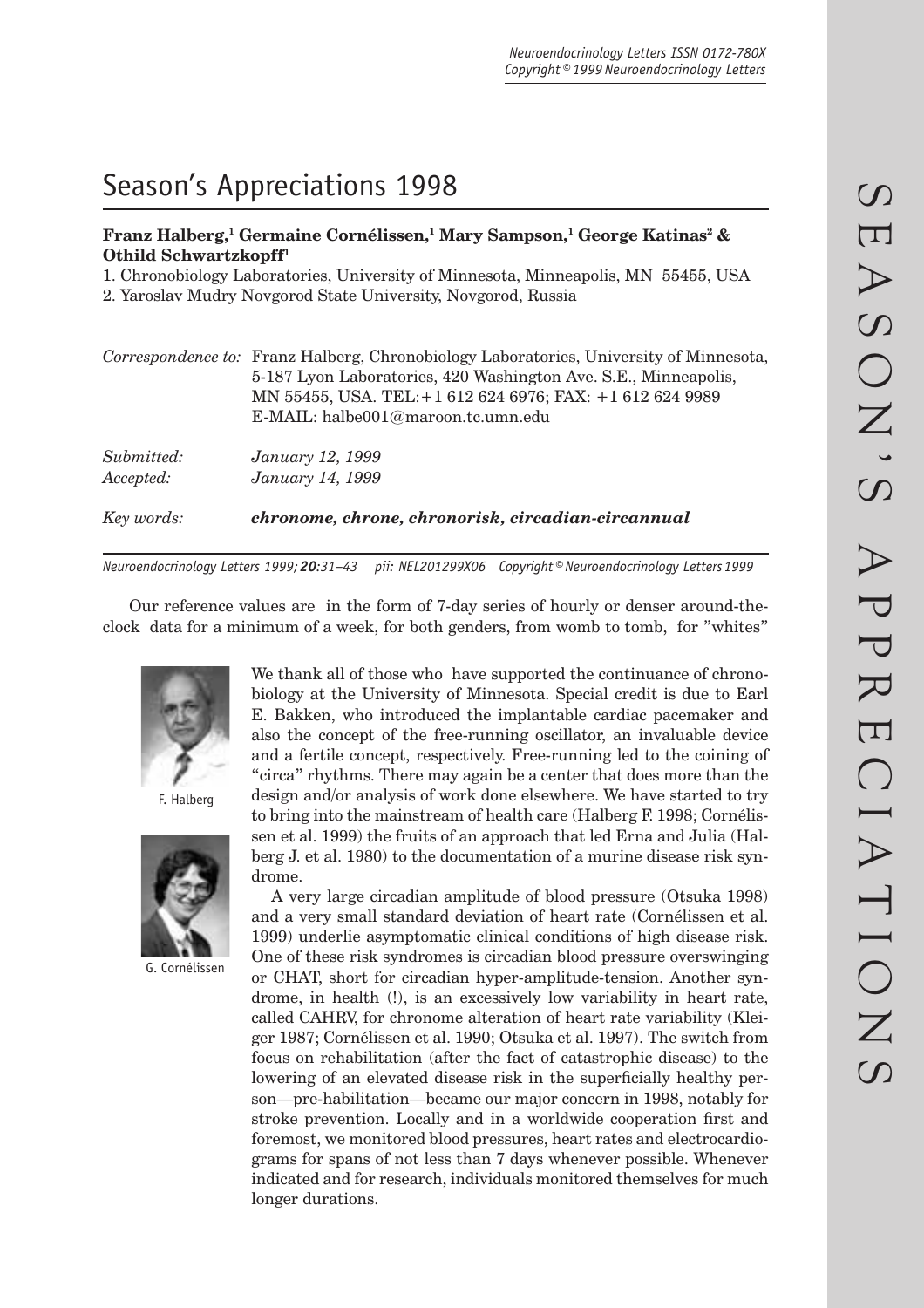We had the pleasure of cooperating along several lines with Kuniaki Otsuka (1998), who published a book on a chronocardiology sui generis. One of his 7-day monitorings on himself sufficed to detect a statistically significant lowering of variability in his R-R intervals during a magnetic storm: no effect was found at the 3.6- second power  $(P>0.50)$ , associated by others with parasympathetic activity while a statistically highly significant effect was ascertained at 10.5-second power, in association perhaps with other aspects of the autonomic nervous system. While this is one case only, the overall reduction in heart rate variability was exactly what had earlier characterized the ECGs of eight cosmonauts during a magnetic storm in space vs. the ECGs of 41 cosmonauts in space during magnetically quiet conditions (Baevsky et al. 1997). A reduction in the circadian standard deviation was also found in people at high vascular disease risk (Cornélissen et al. 1990; Otsuka 1998). We continue to offer free BP monitoring to all comers. This has already led to the detection of CHAT, which appeared to be fulminant in a 35-year-old computer scientist. He did not heed our advice for added monitoring after an acceptable stress test but a few months later called us to ask for an implantable monitor. When asked what accounted for a change in his attitude toward monitoring, he informed us that he had had a myocardial infarction. The results of a prospective 6-year study on 297 patients and a follow-up publication on 424 patients had not convinced him. It took a personal event to prompt him to ask for a monitor and he wanted only an implantable one—a hint for industry.

Conceivably, in some cases, because we did not act for pre-habilitation in the absence of a need for rehabilitation, we lost a number of outstanding chronobiologists. This past summer, Juergen Aschoff did not accept our cordial invitation to Minnesota, where we could have monitored him, even if this may not have prevented the series of strokes that claimed his life. Along with Colin Pittendrigh, another prominent scholar of clocks, he had championed with a good intuition and scholarship what, deep down, is an inferential statistical science, i.e., what with much sweat and statistical validation we had dubbed nearly half a century ago as free-running, with advice from Earl Bakken. Both Aschoff and Pittendrigh share in the credit of popularizing circadian timing, which, in the interim, in the form of a built-in biological day, has spawned a plethora of approaches by molecular geneticists, while we could document the emergenic heritability on the heart rate of twins reared apart. We now also recognize, with the built-in biological week, month and year, further components in a rhythm spectrum. We are testing the extent to which the half-week, the week and the half-year are special signatures of helio-geomagnetics (Grafe 1958); the decade and the double decade are probably also built into our internal integrative (Halberg et al. 1990) as well as (Darwinian) adaptive time structure, but this, as yet, is speculation that is very difficult and time consuming to test. There is much accumulating evidence, suggesting that we still resonate with these spectral components of an invisible yet tangible helioand geomagnetic master switch, complementing light and temperature (Halberg and Cornélissen 1998; Cornélissen et al. 1999).

Also in 1998, we bade farewell to Werner Menzel in his 90th year. He did all the right things for health care, many decades ago: he wrote an invaluable book (Menzel 1962) which remains a source of much useful information, notably in a historical context; he introduced a pump for drug delivery; and he sought quantification by fitting sinusoids to his data.

Arne Sollberger, who died in June, wrote a book in 1965 thoroughly reviewing what became chronobiology, and for a long time was the indefatigable secretary of the International Society for Biological Rhythms (now the International Society for Chronobiology).

Another friend, recent but staunch, whom we should have persuaded to undergo physiological monitoring was Boris A. Nikityuk. Boris was Professor and Head of the Department of Anatomy and Anthropology at the Russian Academy of Physical Education in Moscow, a Member-Correspondent of the Russian Academy of Medical Sciences (RAMS), and President-Founder of the International Academy of Integrative Anthropology. At the June 30, 1997 meeting of the RAMS on the BIOsphere and the COSmos (BIOCOS), where we met at a distance, Boris presented previously published data covering 112 years on the human newborn's height, weight, and the circumference of head, chest and abdomen, in order to suggest the effect of non-photic solar activity upon us. Based on a meta-analysis of his data and those of others, Elena Vasilievna Syutkina, chrononeonatologist par excellence with some of us, detected the signature of solar activity in neonatal morphology and physiology (Cornélissen et al. 1999).

Sunspots had been seen and reported by Galileo, Scheinert, Fabricius and Harriot at the beginning of the seventeenth century. These and other luminaries in physics, however, ignored cycles, until the pharmacist Samuel Heinrich Schwabe in 1843 recognized the importance of periodicity in the numbers of sunspots (Dictionary of Scientific Biography 1965). Boris Nikityuk shared our interest in the 10.5-year Schwabe cycle as the "first floor" of politics and economics as well as of biology. A wonderful friendship and nearly daily correspondence by e-mail culminated in our getting acquainted in Vinnitsa, Ukraine, in May 1998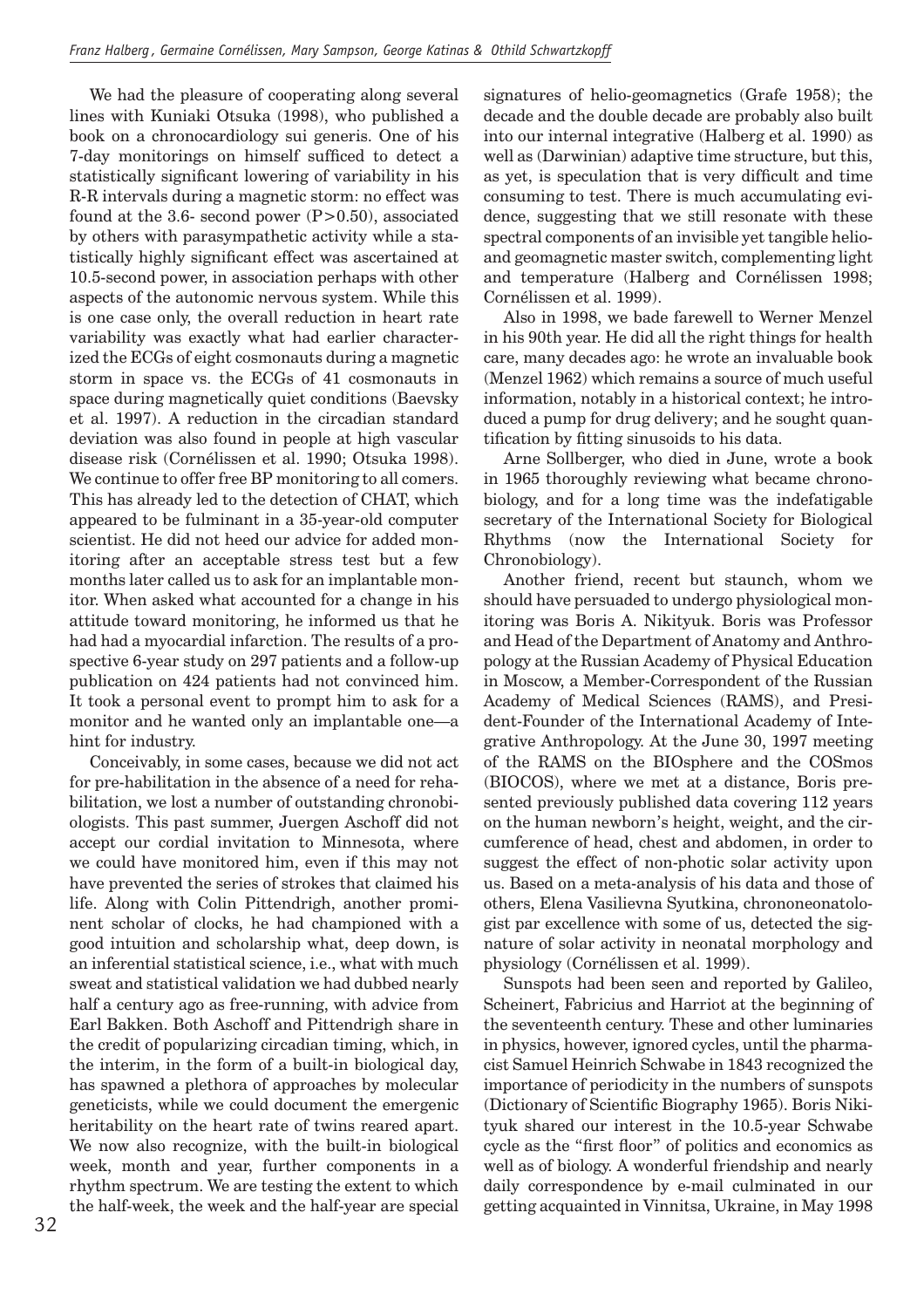at the II International Congress of his International Academy of Integrative Anthropology. On September 29, 1998, he retired to bed, and was found dead the following morning. He had suffered a massive stroke.

We honored both Boris and Werner by dedicating to them the proceedings of the 3rd International Symposium on Chronobiology and Chronomedicine in Kunming, China, on October 7, 1998 (Halberg and Cornélissen 1998). Those in attendance stood in silence for one minute to pay a very small tribute to the many contributions of their lifetimes. We also dedicated to Menzel's and Nikityuk's memory abstracts at the 6th Conference of the Italian Society for Chronobiology in Chianciano Terme (November 27-28) (Cornélissen et al. 1998, Halberg et al. 1998).

Old and new ties in China and Europe led to the coining of pre-habilitation and to laying the seeds for implementing it. In strategic positions in this context are Xue Zhennan, Jinyi Wu and Zhengrong Wang in Chengdu and Ziyan Zhao and Ziying Zhao in Jinan, all interested in a stroke prevention program. With Jarmila Siegelova, the new chair of pathophysiology in Brno, Czech Republic, with her colleagues Bohumil Fiser, the new head of physiology, and Jiri Dusek, we contributed to an international fair of medical technology and pharmacy. With Anatoly Delyukov and Yuri Gorgo of Taras Shevchenko University in Kiev, Ukraine, we learned of associations between atmospheric pressure perturbations and the human ECG. A cooperation also started with Lev Gheonjian and Tamar Paatashvili of the Abastumani Astrophysical Observatory in the Republic of Georgia. We initiated comparative studies of mortality from myocardial infarctions in two locations at similar geographic but different geomagnetic latitude. In Minnesota, we found an excess 220 deaths from myocardial infarctions per year during spans of high solar activity, as compared to years with low solar activity. Franca Carandente in Milan is in a key position in Italy, as was Brunetto Tarquini, Professor and Head of Internal Medicine at the University of Florence, the clinical leader in chronomedicine. Sadly, with this season's appreciations, we also bid farewell to Brunetto, the dearest of friends, who passed away on December 10, 1998. Brunetto was on the frontiers of endocrinology, documenting the chronobiology of leptin (Tarquini et al. 1999), dehydroepiandrosterone sulfate (Tarquini et al. 1997a), endothelin-1 (ET-1) (Tarquini et al. 1997b and c) and melatonin (Tarquini et al. 1997d). When many investigators focus on circadian clocks, he discovered an 8-hour ET-1 rhythm. It is to Manfred Herold's (1998) great credit to have shown that a circaoctohoran can coexist with a 24-hourly cortisol pattern in clinical health and that for ET-1 it can be prominent in the absence of a circadian component.

In memory of Brunetto, let us endeavor further to replace a single- sample medical art by the science of time series. Thereby, we pave the way for prehabilitation by monitoring for risk assessment, which prompts action as a main feature of the health sciences, serving to maintain what Earl Bakken (1998) calls the health-related quality of life.

This is what our publications are mostly about. The task on hand for chronobiologists is challenging, greater than that of Oliver Wendell Holmes, Joseph Lister and Ignaz Semmelweis. The Bostonian surgeons of Holmes' day, the Britons and Scots of Lister's and the Viennese of Semmelweis' continued to mock the notion that they must scrub before operating, and used their scalpels while wearing their street clothes (Sutcliffe and Duim 1992). Are we any less odd by recommending an initial 7-day blood pressure and heart rate profile, and a much longer surveillance of blood pressure when necessary, as is often the case for a lifetime, as long as we have no real cure for a deviant pressure?

## **To realize our handicaps, we cite the following facts from our Minnesota backyard:**

+ One of the best internists in our area, a former student who spent evenings and weekends as a volunteer in our laboratory, scrutinizing the evidence on CHAT—a co-author of a report on that topic did not encourage self-measurements by a friend, his patient, because he "could do nothing" about spikes in pressure, evidence to the contrary notwithstanding (Halberg and Cornélissen 1995; Watanabe et al. 1996a and b).

+ Another co-author, also of a paper on blood pressure monitoring—who as a top administrator had defended our science vigorously and wholeheartedly—could not suppress softly, and perhaps reluctantly saying "hyperbole" when we equated a 24-hour profile of blood pressure in some cases to flipping a coin; yet this same figure was endorsed by an international resolution as well as by data (Halberg and Cornélissen 1995).

+ Other scholars make great contributions to chronobiologic research, yet for them an integration of chronomes in as with those around us remains as esoteric as free-running circadians were half a century ago, when they were called locally "Halberg's paranoia."

*Honi soit qui mal y pense:* All these outstanding individuals are invaluable to a budding chronobiology. Nonetheless, chronomedicine will remain a wallflower unless we recognize that our time structures, resolved as chronomes, are the foundation of a scientific approach to health care. For this discipline to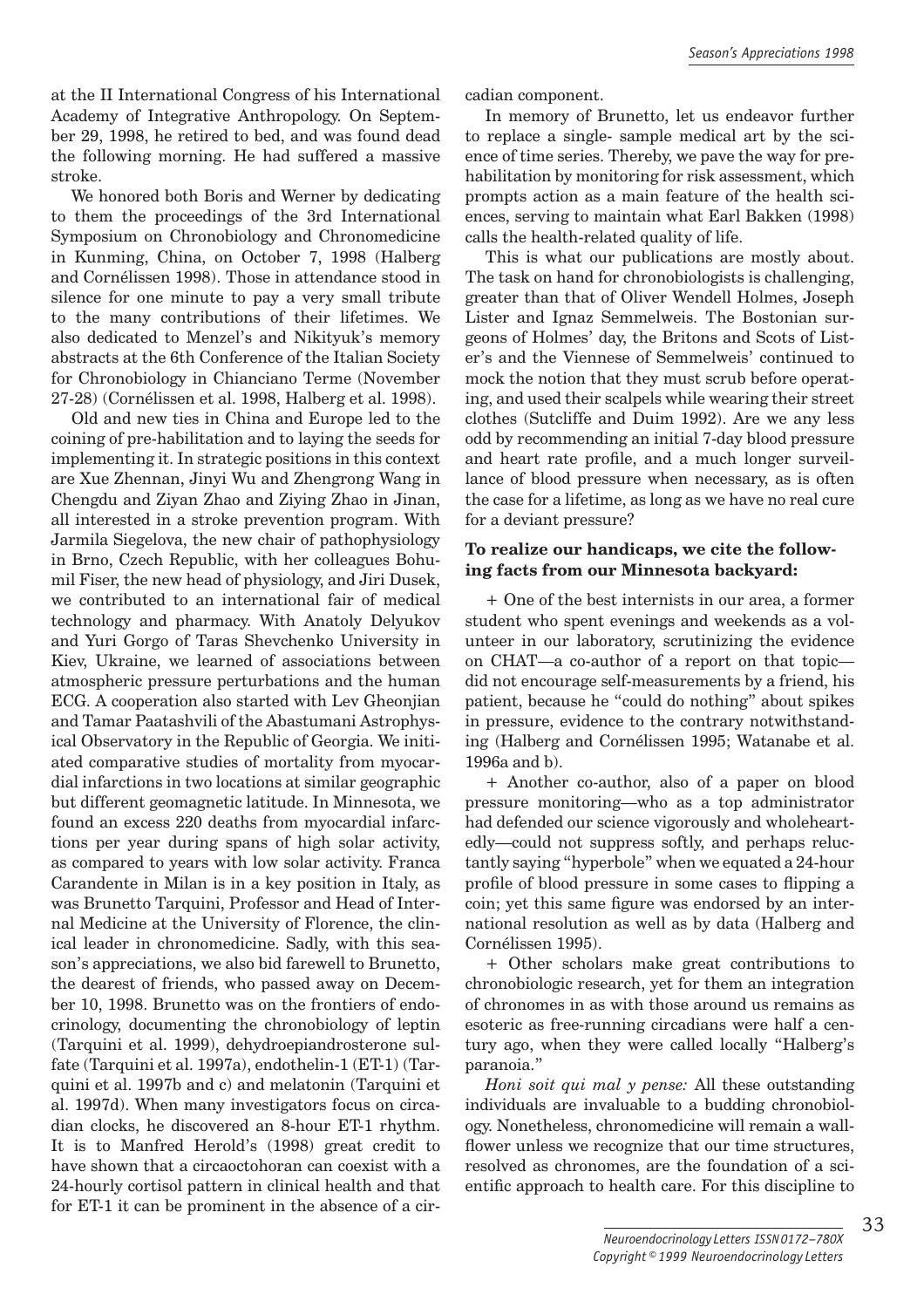enter the mainstream, it must be more than a complement, used mainly for research. Instead, chronobiology is the scientific alternative to the art of health care of our day. There is no other justifiable alternative to lower cost while improving quality (Halberg et al. 1993), but there are several indispensable complementary approaches. The best approach, empirically validated by everybody who practices health care as a profession rather than an occupation, is a good, invaluable "bedside manner" and empathy: what Earl Bakken calls "high touch." Some other complementary health care practices as yet need to be tested. In many cases we confront subtle effects, including the effects of placebos (Stunkard 1950; Charlton 1995; Linde et al. 1997; Brown 1998; Bunk 1998; Viza 1996, 1998; "When the Blind is Broken" 1998), occurring mostly within the normal range. Chronobiology is the most sensitive way to gauge any benefit.

Chronobiology may be labelled as "too time-consuming," "too complicated" and/or "too expensive." Learning to read and write is also time-consuming, complicated and expensive. The concept of universal literacy originally met with opposition from those who felt that if everyone could read, no one would be willing to do menial tasks for little (or no) pay. To paraphrase the observation of Joel Chandler Harris' character Uncle Remus, if you put a spelling book in a slave's hands, right then and there you lose a plowhand (Zinn 1990).

In a recent report in the St. Paul Pioneer Press (Majeski 1998), a cardiologist teaming with us in a blood pressure and compliance study claims that "...Halberg minimizes the difficulty of wearing an automatic monitor for seven days because 'he has very devoted subjects'." (One of those subjects, the mayor of the suburb where some of us live, wrote to us and denied he was that devoted!) The population at large, via its political leaders such as this mayor, must be convinced that just as a literate person no longer needs to rely on scribes to write letters, so is there no longer a need to take "the" blood pressure at the clinic. There is no need for a 24-hour profile, notably when it is not interpreted chronobiologically, but it can cost \$200 for a single 24-hour span. Once a system is developed, as we are attempting to do in Minnesota, the initial 7-day monitoring can become routine. Interested persons should contact us (Germaine Cornélissen: e-mail:

**corne001@maroon.tc.umn.edu**; phone [612] 624-6976; fax [612] 624-9989. Until further notice, available user-friendly portable blood pressure monitors make it possible for anyone in our locale at this time to do monitoring for 7 days or for longer spans when needed. The indispensable wherewithal for the analysis of the data is available in our laboratory, as a start as a public service. Our reference values are in the form of 7-day series of hourly or denser aroundthe-clock data for a minimum of a week, for both genders, from womb to tomb, for "whites" and "Asians."

Paraphrasing an academic engineer (Duechting 1998), breakthroughs in health care depend upon the following items:

1. the vision of a leader, 2. the creativity of staff, 3. a friendly work environment, 4. an appropriate technology, 5. an auspicious start time and 6. the adherence to a time line. Indeed, we may not deal with the sum of these ingredients, but with their product.

+ Regarding Item 5, to bring chronobiology into the mainstream, any time is not only auspicious, but overdue, notably if we are sidetracked by unexpected findings prompting our return to excursions into the cosmos (Halberg and Cornélissen 1998; Cornélissen et al. 1999; cf. Halberg 1961, 1964a and b; Halberg et al. 1970). Here, adverse effects characterizing rhythmic, and to that extent predictable, solar-terrestrial and broader interactions with human pathology as well as morphology and physiology can lead to useful results on terra firma as well. Findings made warrant prospectively refined archival studies of human morbidity and mortality in geomagnetically and geographically differing areas and in space (Halberg and Cornélissen 1998). Results also warrant strategically placed worldwide and extraterrestrial systematic monitoring. The ECG, or at least heart rate, and blood pressure and as-yet opportunistic metabolic, neural and endocrine studies should become systematic. The biological approach will have to be coordinated with physical monitoring to pick up disease risk syndromes and to develop countermeasures for instrumented self-help for risk reduction in health care. Such pre-habilitation is deemed essential in extraterrestrial space, away from hospitals. Longitudinal monitoring for a lifetime of different nonhuman species and hybrid (combined longitudinal and transverse) monitoring of humans can provide hints of the sites of life's origins and evolution(s).

Putative effects of magnetic field disturbance upon mortality on earth were found neither by others (Lipa et al. 1976) nor by ourselves, when in 1998 we examined overall mortality from all causes in Minnesota in relation to Schwabe's about 10.5-yearly (circadecennian) cycle in solar activity (Cornélissen and Halberg, unpublished). This was at variance with long-held claims of magnetic storm effects by Russian (Chizhevsky 1940, 1968; Dubrov 1978; Breus et al. 1989) and other investigators (Düll and Düll 1934, 1935), including subtle geophysical effects reported by prominent physiologists in the U.S. (Brown 1960; Barnwell 1960). Dr. Tamara Breus, however, had given one of us skeptics an opportunity for a chrono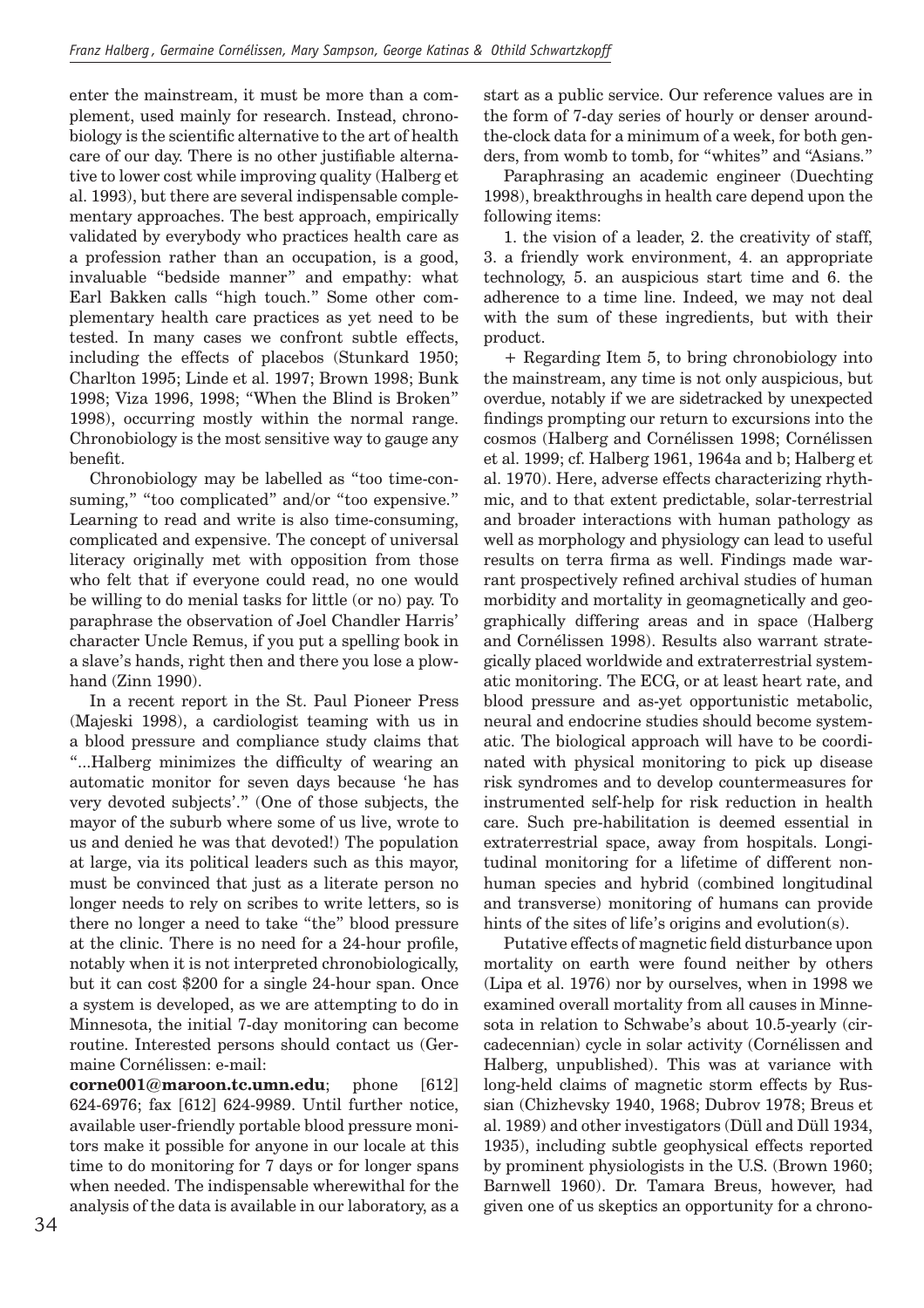meta-analysis of a data set of over 6,300,000 diagnoses made in response to calls for an ambulance in Moscow during three years of high solar activity (1979-1981) (Breus et al. 1989). With a variety of approaches, ranging from cross-spectral coherence to superimposed epochs, an effect of magnetic storms could be validated on 85,819 cases of myocardial infarctions (Halberg et al. 1991; cf. Halberg et al. 1992; Cornélissen et al. 1993, 1994; Breus et al. 1995), among other effects of interest to space life science (Halberg et al. 1991).

These results were subsequently confirmed by a different method which removed rhythms before the analysis of the heliogeophysical effect and were then extended to an effect of storms upon strokes and to another data set (Villoresi et al. 1994a,b; cf also Feigin 1997). An effect of magnetic storms was also reported for traffic accidents (Strestik and Prigancova 1986). Why earlier claims, thoroughly reviewed by Dubrov (1978) and Gamburtsev et al. (1994), could not be consistently documented, may have a complex answer, and more than insufficient sample sizes may be involved, although Tamara's over 6 million cases helped. As one of many pertinent considerations, the solar cycle number and stage may lead to quite different associations (Cornélissen et al. 1998; Halberg and Cornélissen 1998; Halberg et al. 1998; Nikityuk et al. 1998; Sothern et al. 1998; Watanabe et al. 1998). Thus, when a series of automatic halfhourly around-the-clock measurements of heart rate covering 11 years is correlated with the Wolf numbers  $(WN)$ , there is a statistically significant positive correlation during the ascending  $(r=0.535; P=0.001)$ , but not during the descending stage  $(r=0.078; P=0.556)$ (Watanabe et al. 1998). For another series covering 30 years by up to 6 measurements/day, heart rate was positively correlated with WN during the descending stage of one solar cycle (Jan 1970-Dec 1975: r=0.398;  $P=0.001$ ) and negatively during the next 2 descending stages (Jan 1982–Dec 1985: r=-0.427; P=0.002, and Aug 1991–Jul 1996: r=-0.450; P<0.001). A remove-and-replace approach also revealed solar effects upon the amplitude of about 7-day cycles in heart rate (Cornélissen et al. 1996).

Concurrently, a chronobiologic approach can be suggested with respect to the origins and development of life. The study of the timing of circadian rhythms in nucleic acids was a first hint of an RNA world before ours based on DNA (Halberg et al. 1958, 1959; Barnum et al. 1958; Edmunds and Halberg 1981). By 1991 (Halberg et al. 1991; cf. Cornélissen and Halberg 1994; Breus et al. 1995), ontogeny (regarding, e.g., newborns as living fossils) and phylogeny were considered clues to the physical setting in which life came into existence. (Halberg et al. 1990; Cornélissen and Halberg 1994; Diez-Noguera

et al. 1996; Thaela et al. 1997; Fanjul-Moles et al. 1998; cf also Halberg and Conner 1961; Schweiger et al. 1986; Woolum et al. 1998). A recapitulation, along the lines of the coiner of ecology (Haeckel 1905), originally Haeckel's Biogenetic Law ("ontogeny recapitulates phylogeny"), much disputed (de Beer 1930; Gould 1977; Alberch 1980; Bonner 1982; McNamara 1982; Halberg et al. 1990, 1998; McKinney & McNamara 1991; Goldbeter 1996; Halberg 1997), has evolved into an evolution of ontogeny discussed by scholars of heterochrony, mostly in terms of morphological characteristics. We in turn have sought the lessons yet to be learned about the evolution of rhythms from their development from the egg, as also advocated subsequently in principle by Prigogine (in the introduction to Goldbeter 1996). These evolutionary topics could all be approached empirically by systematic coordinated physical and physiological monitoring, i.e., by what developed into an agenda for BIOCOS, presented at a meeting at the International Union of Physiological Sciences, endorsed by the Russian Academy of Medical Sciences (Halberg et al. 1998) and proceeding on back burners, to be implemented on an appropriate scale.

+ About Item 3, the work environment is ideal; it is the world at large, motivating a small team, cooperating with quite a few local and many other friends, most of them apparent from the bibliography. Elsewhere, one of us (Halberg 1963) indicated that productivity is inversely proportional to the funds at one's disposal. By that criterion, we should be most productive. We are not distracted, but stimulated to derive more fun from our findings.

+ With respect to Item 2, our creativity must be judged by the reader of our bibliographies.

A U.S. physicist, former coordinator of the International Solar-Terrestrial Energy Program, interested in breaking down disciplinary barriers (Roederer 1985), wanted to initiate a Solar Activity and the Biosphere (SABIO) project. We cite him verbatim (Roederer 1995): "If confirmed, the implications of solar variability-induced effects of biota and human health, however small, could be far-reaching. Leaving aside the potential impact on preventive medicine, health care and insurance, they would be of basic importance to chronobiology." We add that chronobiology could spawn two budding fields that depend upon coordinated physical and biological monitoring, notably on humans: chronoastrobiology and, to those astronauts who explore space, chronobioastronautics. The extension of the data for learning more about our origins and for venturing further is the task of BIOCOS. This may be the road leading to the next item:

+ Regarding Item 4, the appropriate technology for closing the loop between available diagnostic and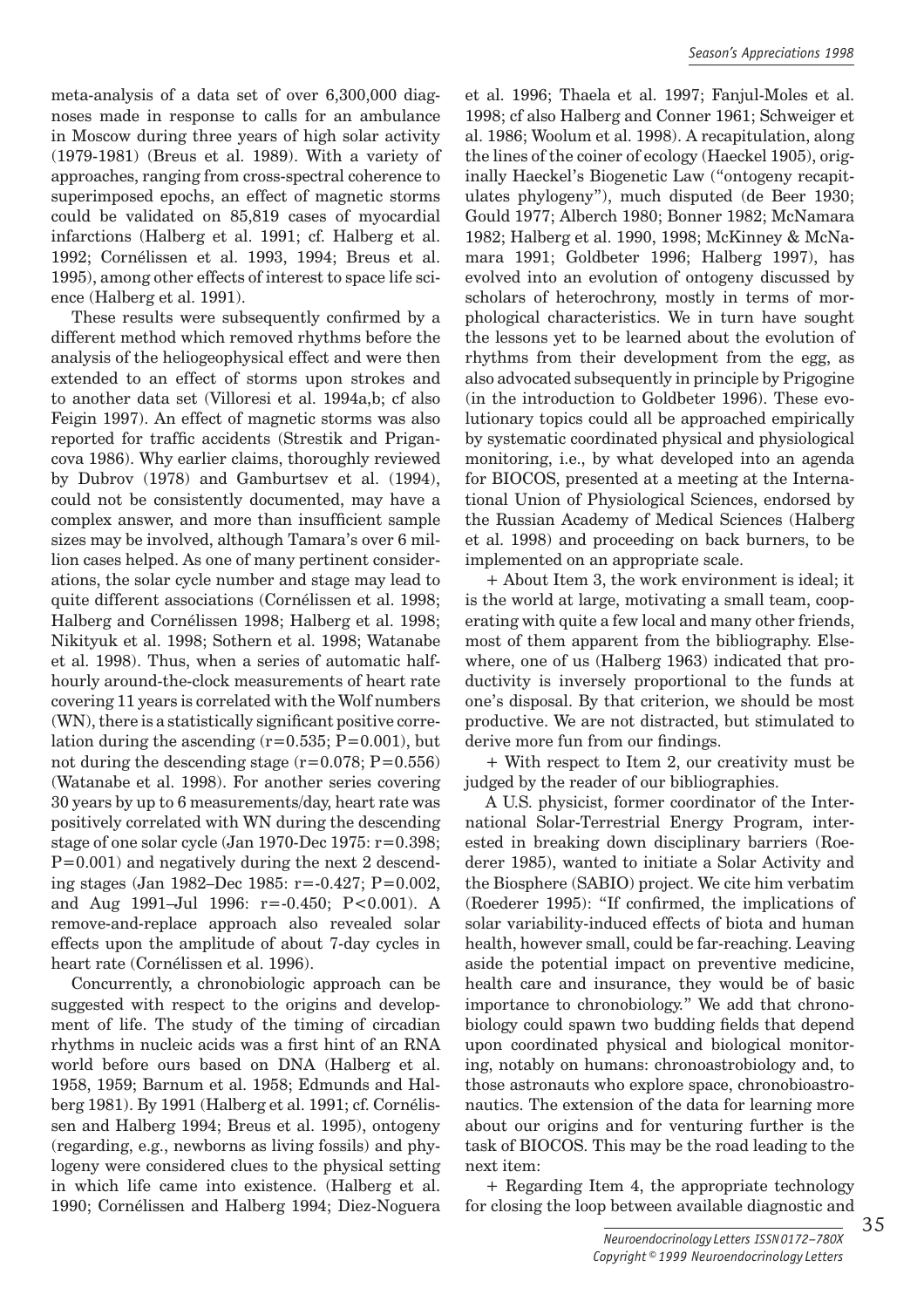therapeutic devices is desirable for a mainstream chronomedicine (Cornélissen et al. 1999). Interest by both the public and private sectors will be essential to transfer the monitoring technology, now sufficiently miniaturized from mice to human beings.

+ Item 6 is a problem. We are general practitioners of chronomedicine, tackling whatever problem comes our way, and are not good in adhering to timelines, except for being at it 7 days a week for many hours each day.

+ For Item 1, we are fortunate to have Earl E. Bakken as the mentor of a future center. He has already made the implantable pacemaker into a reality. This invaluable device in health care is a *sine qua non* for *the rehabilitation* of many of the sick. Earl also had an early encounter with what developed into chronobiology and may now help this established discipline to reach the mainstream. His vision, implementable by chronomedicine, is action to improve the health-related quality of life (Bakken 1998). Earl advocates the use of multiple modalities ranging, as he puts it, from high touch to high tech, from bedside manner and placebo effects of use to the patient in their own right to the action of externally provided molecules and devices. Most, if not all, treatments have or should have some ingredients from high touch and more and more treatments will involve high tech as engineering becomes chronobiomimetic.

High touch effects can gain greatly from the monitoring and other methods of chronomedicine, which provide entry into the otherwise-ignored normal range, and thus seek to pick up subtle effects. Earl has a vision, which we share, of making integrated health care into a chronomedical reality. Our name for the road to the realization of this vision is prehabilitation. The Minnesota center in chronomedicine has as its goal to assure that the benefit from splitting the normal range of variation will not take another hundred years! The center's focus is directed at a scenario eloquently described elsewhere in a different context (Whitaker 1998):

*You're a vibrant 52-year-old executive, avid tennis player, loving husband and father. Then, in an instant, a stroke irrevocably tears apart the entire fabric of your life. You now can't walk without assistance. Your left arm is crippled and your speech is slurred. When your friends and business associates come to visit you, they can hardly believe it's you. You are a shadow of your former self, unable to work, walk without great difficulty or even carry on a conversation. You must drag yourself up stairs. And you face what seems like an eternity of gruelling therapy to merely regain a fraction of your lost function. Now let me ask you a question—If you could avoid this by taking a few simple precautions, wouldn't you do it? [Stroke]* 

*strikes half a million Americans [and, we add, many more around the world] every year, killing 150,000 people, 20% within the first month. Depressingly, only 10% of people who have a stroke ever resume completely normal function.* 

The chronobiologist asks: If you could avoid a stroke, which in the worst massive case may even leave you unable to clean, feed, dress or otherwise care for yourself, by investing into a week of somewhat obtrusive monitoring, along with other simple precautions, wouldn't it be worth it? The chronomedical initiative is to motivate the public and the health care provider, in this order of priority, to focus on the concept of pre-habilitation, not only with respect to stroke and to other vascular conditions, but with attention paid to all possible risks, so that the person saved from a stroke does not end up with another crippling or painful disease. The chronobiology center will accordingly focus on disease risk syndromes and thereby will strive to achieve the change in health care from after-the-fact endeavors to the detection of elevated disease risk and its lowering by treatment, pre-habilitation.

The reduction of too much variability in blood pressure and the augmentation of too little heart rate variability will be the major immediate goals. We will focus on circadian blood pressure overswinging or **CHAT**, short for **c**ircadian **h**yper**a**mplitude**t**ension, and upon an excessively low standard deviation of heart rate, a **CAHRV**, a **c**hronome **a**lteration of **h**eart **r**ate **v**ariability. For the purpose of diagnosing these conditions, the availability of reference values from peers of both genders, all ages and different ethnic groups, eventually with outcomes, will be critical. For this purpose first and foremost, the data store accumulated over the past 50 years must be organized while at the same time invaluable accumulating records of much broader scope are to be catalogued and archived. Equally important is the continuance and systematic extension of the collection of time-specified reference values around the world from womb-to-tomb. This is under way in the context of the ongoing projects on the **Bio**sphere and the **Cos**mos (BIOCOS). This endeavor gained momentum from Dr. Kuniaki Otsuka's now international, originally **A**sian **C**hronome **E**cologic **S**tudy of **H**eart **R**ate **V**ariability (ACEHRV).

These ongoing projects provide invaluable reference standards for blood pressure, heart rate and other ECG indices, some derived from beat-to-beat 7-day or, when need be, longer ECG records. Invaluable data may continue to accumulate cost-free due to our function as a design and data analysis center. By such planning and analytical endeavors, the center is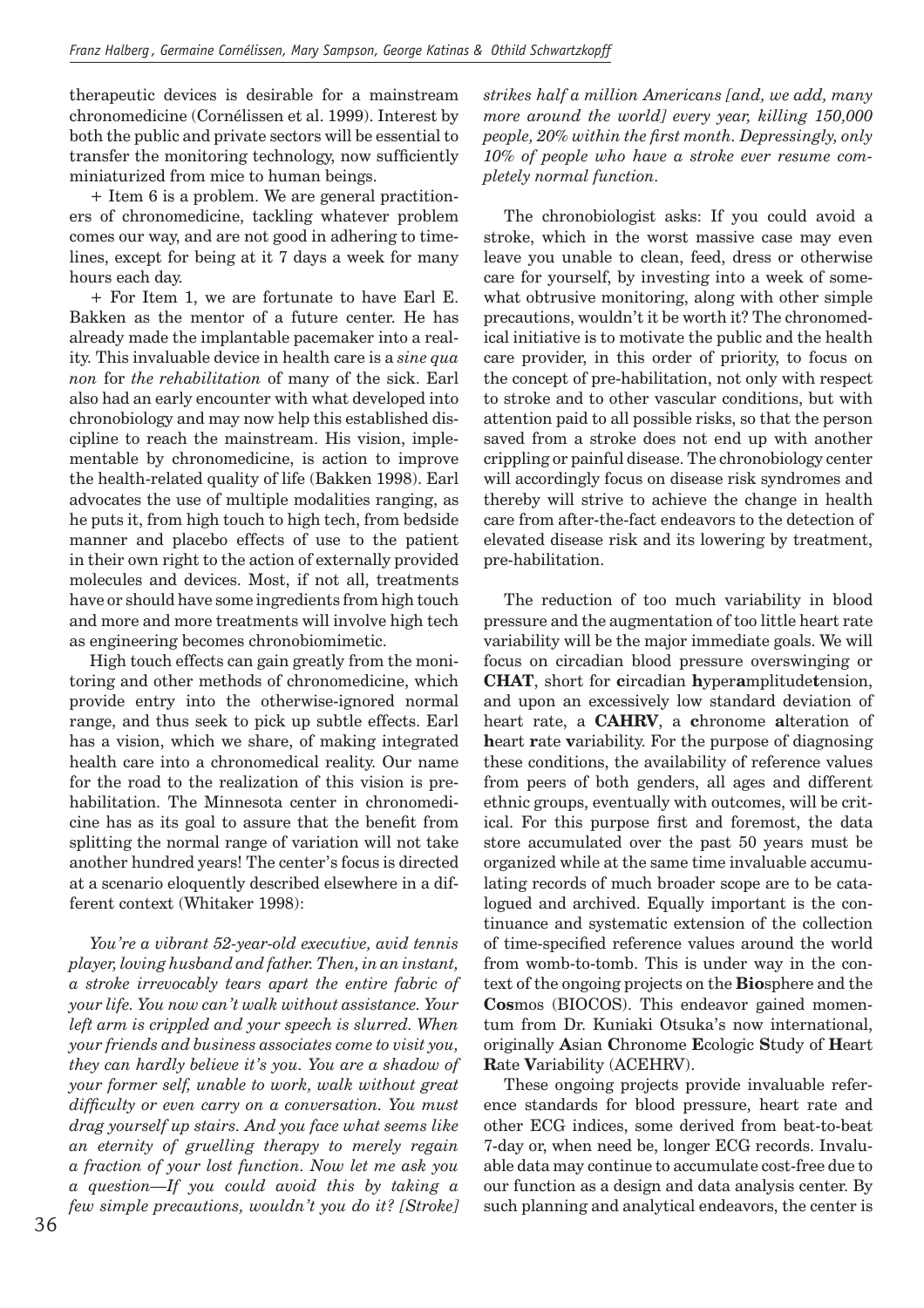likely to have further opportunities to bring chronobiology into the mainstream of health care. Its goals include the collection and organization of data on the variability of indices of risks competing with vascular disease risk. Endocrine gauges of cancer and emotional disease risk have been the result of coordinated international studies (Halberg et al. 1981). In the course of these endeavors, major focus will also be placed, whenever possible opportunistically, on the underlying mechanisms that may lead to new treatment modalities, involving physical approaches, such as the manipulation of electricity and magnetism.

We will be available to test new technology aimed at closing the loop between available and yet-to-bedeveloped diagnostic and treatment devices with a view of their use where they are most needed such as in missions in space where neglect of the limits to acceptable blood pressure and heart rate variability may have consequences such as those of the neglect of limits of O-rings to acceptable temperatures, leading to the Challenger disaster (Feynman 1988). Focus upon this dividend from chronoastrobiology could provide both a model for health care on earth and also basic data on the origins of life, an intellectual dividend for center staff (Dorman et al. 1993; Doarn et al. 1998).

The bottom line of our endeavors, the detection and treatment of disease risk syndromes, notably stroke prevention, is to be implemented locally as well as by as many as possible in a network of about 100 co-investigators worldwide. The first line of treatment for stroke prevention will be timed relaxation methodology (Watanabe et al. 1996a, b) to be applied before drug treatment. For this purpose and more broadly, chronobiologic self-help in health care, including family- and self-monitoring of vital signs, is to be taught and implemented as far as possible. This educational endeavor of the local public in different age groups will also constitute a major goal of the new center.

We thank Dana Johnson and his committee, Phil Regal and Dave Hunter in particular, for batting for a chronobiology center at the University of Minnesota. We appreciate the guidance to pertinent literature offered by Howard Burchell and again by Earl Bakken.With Salvador Sanchez de la Peña, the associate editor, we thank the editor-in-chief, the cardiologist Mircea Dumitru of Geronto-Geriatrics, for a Chronome-Geriatrics, and look forward to meeting Mircea in person. We also look forward to meeting Dr. Michael Fossel (1998), editor-in-chief of the Journal of Anti-Aging Medicine, whose enthusiasm, for which we are grateful, exceeds ours: in introducing our paper on CHAT he wrote a special note, paraphrasing our presentation by saying that we recommend to "avoid flying blind" in dealing with blood

pressure and, we add, with any other variable.

Whether or not our plans are realized in Minnesota, we thank all of our past, present and future  $teaches (= editors = co-authors = references = stu$ dents = readers, in particular), who may help others and us to avoid flying blind, so that every day in 1999 and in the new millennium may be for them a chronobiologically qualified holiday.

## **Acknowledgments**

U.S. Public Health Service (GM-13981); National Heart, Lung, and Blood Institute, National Institutes of Health (HL-40650), University of Minnesota Supercomputer Institute, Dr. h.c. Dr. h.c. Earl Bakken Fund and Dr. Betty Sullivan Fund, and Mr. Lynn Peterson (United Business Machines, Fridley, Minnesota, USA).

### TEXT REFERENCES

Alberch P (1980) Ontogenesis and morphological diversification. American Zoologist 20: 653–667

Baevsky RM, Petrov VM, Cornélissen G, Halberg F, Orth-Gomer K, Åkerstedt T, Otsuka K, Breus T, Siegelova J, Dusek J, Fiser B (1997) Meta-analyzed heart rate variability, exposure to geomag- netic storms, and the risk of ischemic heart disease. Scripta Medica 70: 199–204

Bakken EE (1998) Integration of the healing arts and the healing sciences. Healing Island, No. 3, Winter, 14–21

Barnum CP, Jardetzky CD, Halberg F (1958) Time relations among metabolic and morphologic 24-hour changes in mouse liver. Amer J Physiol 195: 301–310

Barnwell FH (1960) A day-to-day relationship between oxidative metabolism and world-wide geomagnetic activity. Biol Bull 119: 303

Bonner JT (ed) (1982) Evolution and Development. Springer-Verlag, Berlin, p 356

Breus T, Cornélissen G, Halberg F, Levitin AE (1995) Temporal associations of life with solar and geophysical activity. Annales Geophysicae 13: 1211–1222

Breus TK, Komarov FI, Musin MM, Naborov IV, Rapoport SI (1989) Heliogeophysical factors and their influence on cyclical processes in biosphere. Itogi Nauki i Techniki: Medicinskaya Geografica 18: 138-142, 145, 147, 148, 172-174

Brown FA Jr (1960) Response to pervasive geophysical factors and the biological clock problem. Cold Spr Harb Symp Quant Biol 25: 57–72

Brown WA (1998) The placebo effect. Scientific American, January 1998 (pp 90–95)

Bunk S (1998) Ethical debate on placebo use may prompt new trial designs. The Scientist 12 (18): 1, 7, 14 (September 14)

Charlton BG (1995) Randomized clinical trials: the worst kind of epidemiology? [letter]. Nature Medicine 1: 1101–1102

Chizhevsky AL (1940) Cosmobiologie et Rythme du Milieu exterieur. Verhandlungen, Zweiten Konferenz der Internatio-nalen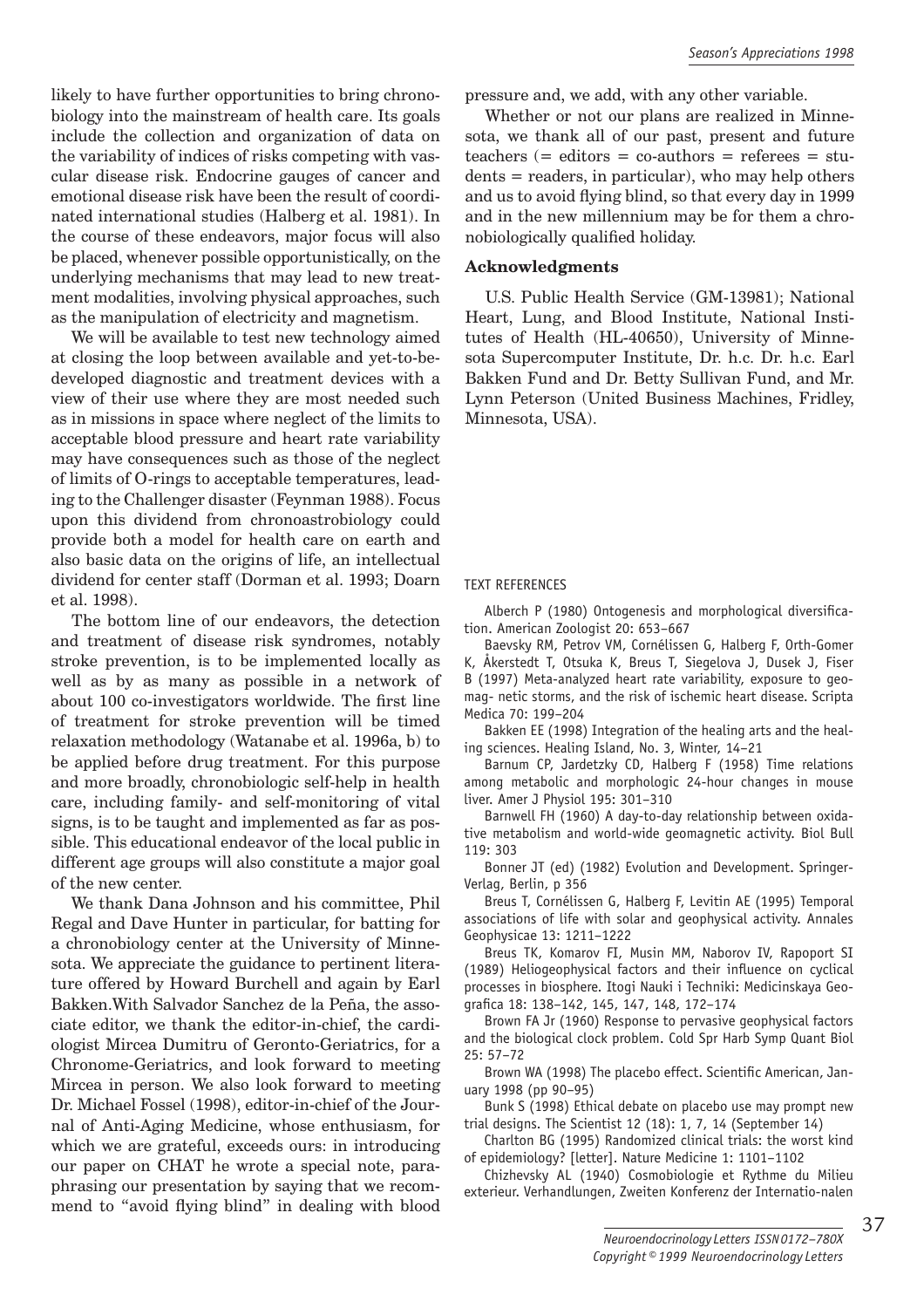Gesellschaft fuer Biologische Rhythmusforschung, am 25. und 26. August 1939, Utrecht, Holland, Holmgren Hj. (ed). Acta Med Scand 108 (Suppl.): 211–226

Chizhevsky AL (1968) The Earth in the Universe. (Fedynsky VV ed) NASA TT F-345 TT 66–51025

Cornélissen G, Bakken E, Delmore P, Orth-Gomer K, Åkerstedt T, Carandente O, Carandente F, Halberg F (1990) From various kinds of heart rate variability to chronocardiology. Am J Cardiol 66: 863–868

Cornélissen G, Breus TK, Bingham C, Zaslavskaya R, Varshitsky M, Mirsky B, Teibloom M, Tarquini B, Bakken E, Halberg F, International Womb-to-Tomb Chronome Initiative Group (1993) Beyond circadian chronorisk: worldwide circaseptan- circasemiseptan patterns of myocardial infarctions, other vascular events, and emergencies. Chronobiologia 20: 87–115

Cornélissen G, Halberg F (1994) Introduction to Chronobiology. Medtronic Chronobiology Seminar #7, April 1994. URL http:// revilla.mac.cie.uva.es/chrono

Cornélissen G, Halberg F, Schwartzkopff O, Delmore P, Katinas G, Hunter D, Tarquini B, Tarquini R, Perfetto F, Watanabe Y, Otsuka K (1999) Chronomes, time structures, for chronoengi-neering for "a full life." Biomedical Instrumentation & Technology 33: 152–187

Cornélissen G, Halberg F, Wendt HW, Bingham C, Sothern RB, Haus E, Kleitman E, Kleitman N, Revilla MA, Revilla M Jr, Breus TK, Pimenov K, Grigoriev AE, Mitish MD, Yatsyk GV, Syutkina EV (1996) Resonance of about-weekly human heart rate rhythm with solar activity change. Biologia (Bratislava) 51: 749–756

Cornélissen G, Tarquini B, Tarquini R, Perfetto F, Otsuka K, Halberg F (1998) White-coat hypertension: diagnosis or misdiagnosis? Dedicated to the memory of Werner Menzel: 1908-1998. Abstract, VI Convegno Nazionale de Cronobiologia, Chianciano, Italy, November 27–28, 1998 (p 29)

Cornélissen G, Watanabe Y, Sothern RB, Grafe A, Bingham C, Halberg F (1998) Dangers of correlation analyses assessing solar cycle stage-dependence of human blood pressure and heart rate. In: Proc. 3rd International Symposium of Chronobiology and Chronomedicine, Kunming, China, October 7–12, 1998 (p 143)

Cornélissen G, Wendt HW, Guillaume F, Bingham C, Halberg F, Breus TK, Rapoport S, Komarov F (1994) Disturbances of the interplanetary magnetic field and human pathology. Chronobiologia 21: 151–154

de Beer GR (1930) Embryos and Ancestors. Clarendon, Oxford Díez-Noguera A, Cambras T, Cornélissen G, Halberg F (1996)

A biological week in the activity chronome of the weanling rat: a chrono-meta-analysis. IV Convegno Nazionale, Società Italiana di Cronobiologia, Gubbio (Perugia), Italy, June 1–2, 1996 (pp 81–82)

Doarn CR, Nicogossian AE, Merrell RC (1998) Applications of telemedicine in the United States space program. Telemedicine J 4: 19–30

Dorman LI, Iucci N, Villoresi G (1993) The use of cosmic rays for continuous monitoring and prediction of some dangerous phenomena for the Earth's civilization. Astroph Space Sci 208: 55–68

Dubrov AP (1978) The geomagnetic field and life: geomagnetobiology. (Translated by Sinclair FL; translation edited by Brown FA Jr.) Plenum Press, New York

Düchting W (1998) Medizin und Technik: Computer-simulationen in der Krebsforschung. Medizinische Klinik 9: 565–570

Düll T, Düll B (1934) Ueber die Abhaengigkeit des Gesundheitszustandes von ploetzlichen Eruptionen auf der Sonne und die Existenz einer 27taegigen Periode in den Sterbefaellen. Virchows Archiv 293: 272–319

Düll T, Düll B (1935) Zusammenhaenge zwischen Stoerungen des Erdmagnetismus und Haeufungen von Todesfaellen. Deutsch med Wschr 61: 95–97

Edmunds LN, Halberg F (1981) Circadian time structure of Euglena: a model system amenable to quantification. In: Neoplasms: Comparative Pathology of Growth in Animals, Plants and Man, Kaiser H (ed), Williams and Wilkins, Baltimore (pp 105–134)

Fanjul Moles ML, Cornélissen G, Miranda Anaya M, Prieto Sagredo J, Halberg F (1998) Larger infradian vs. circadian prominence of locomotor activity in young vs. older crayfish. Abstract, VI Convegno Nazionale de Cronobiologia, Chianciano, Italy, November 27–28, 1998 (p 65)

Feigin VL, Nikitin YuP, Vinogradova TE (1997) Solar and geomagnetic activities: are there associations with stroke occurrence? Cerebrovasc Dis 7: 345–348

Feynman R (1988) What Do You Care What Other People Think? Further adventures of a curious character. W.W. Norton, New York

Fossel M (1998) Editor's Note, p 239, of Halberg F, Cornélissen G, Halberg J, Fink H, Chen C-H, Otsuka K, Watanabe Y, Kumagai Y, Syutkina EV, Kawasaki T, Uezono K, Zhao ZY, Schwartzkopff O. Circadian Hyper-Amplitude-Tension, CHAT: a disease risk syndrome of anti-aging medicine. J Anti-Aging Med 1: 239–259

Gamburtsev AG, Alexandrov SI, Belyakov AS, Galkin IN, Gamburtseva NG, Kuzmin YuO, Nikolaeva RV, Oleinik OV, Privalovsky NK, Sidorov VA, Khavroshkin OB, Tsyplakov VV (1994) Atlas of Natural Processes: Order and chaos in lithosphere and other spheres. Rossiiskaya akademia nauk, Moscow

Goldbeter A (1996) Biochemical oscillations and cellular rhythms. Cambridge University Press, Cambridge, UK. Foreword to the French Edition by I. Prigogine (pp xix–xxii; see p xxi)

Gould SJ (1977) Ontogeny and Phylogeny. Harvard University Press, Cambridge, Mass.

Grafe A (1958) Einige charakterische Besonderheiten des geomagnetischen Sonneneruptionseffektes. Geofisica Pura e Applicata 40: 172–179

Haeckel E (1905) Die Weltraethsel. 9th ed Alfred Kroener Verlag, Stuttgart

Halberg F (1961) Circadian rhythms: A basis of human engineering for aerospace. In: Flaherty BE (ed) Physiological Aspects of Space Flight. Columbia University Press, New York (pp 165–194)

Halberg F (1963) John J. Bittner, Obituary. Nature (Lond.) 197, 539–540

Halberg F (1964a) Physiologic rhythms and bioastronautics. In: Schafer KE (ed) Bioastronautics. Macmillan, New York (pp 181–195)

Halberg F (1964b) Physiologic rhythms. In: Hardy JD (ed) Physiological Problems in Space Travel. Charles C. Thomas, Springfield, Ill (pp 298-322)

Halberg F (1997) Chronobiology and adaptations to environments near and far: the Cornélissen-series, Chizhevsky's legacy in 1997. Proc. XXXIII Int. Cong. International Union of Physiological Sciences, St. Petersburg, Russia, June 30–July 5, 1997 (L041.02)

Halberg F, Barnum CP, Silber RH, Bittner JJ (1958) 24-hour rhythms at several levels of integration in mice on different lighting regimens. Proc Soc Exp Biol (N.Y.) 97, 897–900

Halberg F, Breus TK, Cornélissen G, Bingham C, Hillman DC, Rigatuso J, Delmore P, Bakken E, International Womb-to-Tomb Chronome Initiative Group (1991) Chronobiology in space. Keynote, 37th Ann. Mtg. Japan Soc. for Aerospace and Environmental Medicine, Nagoya, Japan, November 8–9, 1991. University of Minnesota/Medtronic Chronobiology Seminar Series, #1, December 1991 (21 pp of text, 70 figures)

Halberg F, Conner RL (1961) Circadian organization and microbiology: Variance spectra and a periodogram on behavior of Escherichia coli growing in fluid culture. Proc Minn Acad Sci 29, 227–239

Halberg F, Cornélissen G (1998) Chronoastrobiology. In: Proc.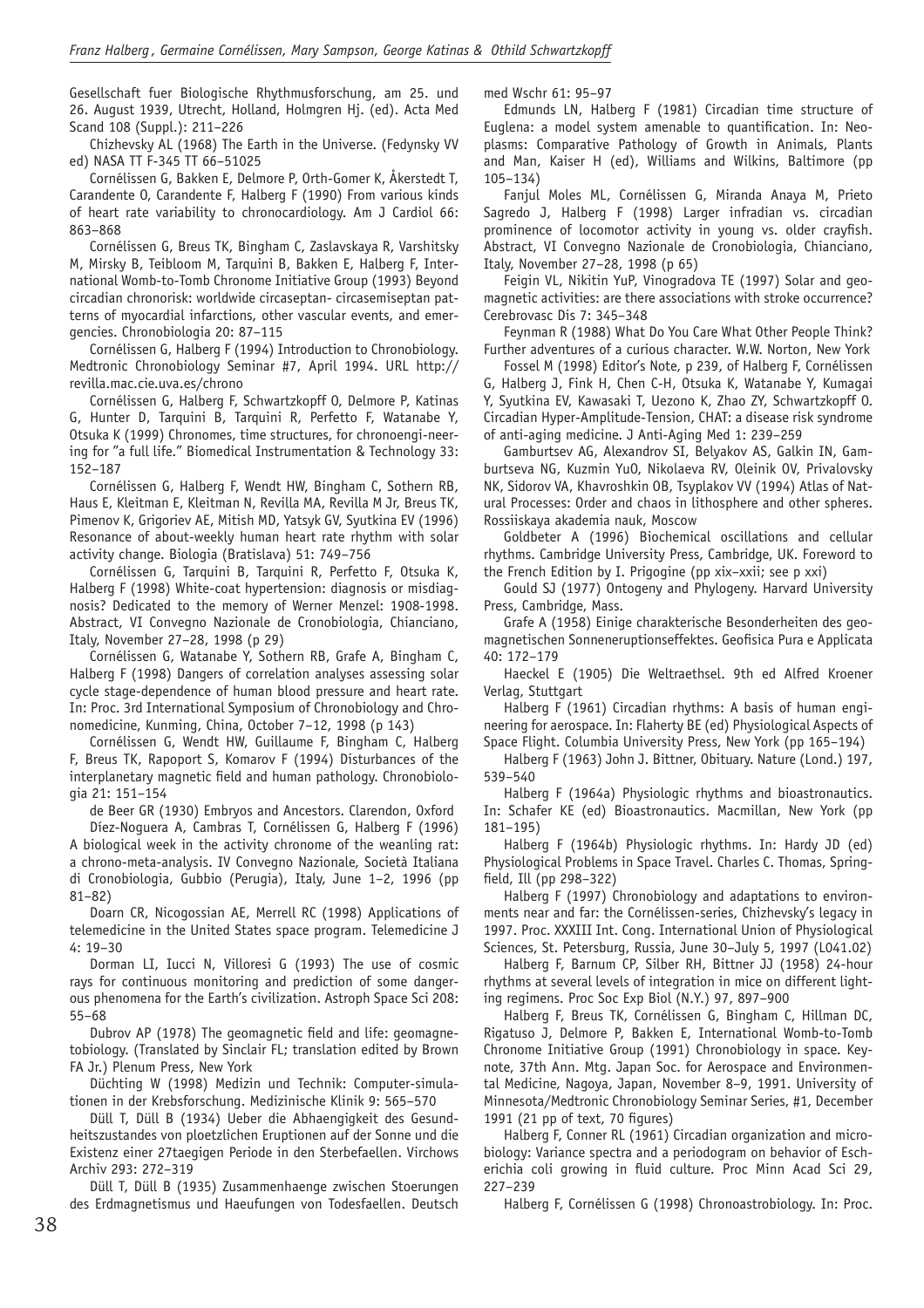3rd International Symposium of Chronobiology and Chrono-medicine, Kunming, China, October 7–12, 1998 (pp 128–142)

Halberg F, Cornélissen G, Balakireva MV, Sothern RB, Perfetto F, Tarquini R, Tarquini B (1998) Chronobiology leads to chronoastrobiology in tracing life's origins. In memoriam Boris A. Nikityuk (Ý 1998). Abstract, VI Convegno Nazionale de Cronobiologia, Chianciano, Italy, November 27–28, 1998 (p 84)

Halberg F, Cornélissen G, Carandente A, Bakken E, Young E (1993) Chronobiologic perspectives of international health care reform for the future of children. Chronobiologia 20: 269–275

Halberg F, Cornélissen G, Halberg J, Fink H, Chen C-H, Otsuka K, Watanabe Y, Kumagai Y, Syutkina EV, Kawasaki T, Uezono K, Zhao ZY, Schwartzkopff O (1998) Circadian Hyper-Amplitude-Tension, CHAT: a disease risk syndrome of anti-aging medicine. J Anti-Aging Med 1: 239–259

Halberg F, Cornélissen G, Hillman DC, Bingham C, Halberg E, Guillaume F, Barnwell F, Wu JY, Wang ZR, Halberg FE, Holte J, Schmitt OH, Kellogg PJ, Luyten W, Breus TK, Komarov FI, Mikulecky M, Garcia L, Lodeiro C, Iglesias T, Quadens O, Muller C, Kaada B, Miles L, Hayes DK (1992) Chronobiology in a moon- based chemical analysis and physiologic monitoring laboratory. In: Ponnamperuma C, Gehrke CE (eds) A Lunar-Based Chemical Laboratory (LBCAL). A. Deepak Publishing, Hampton, VA (pp 161–203)

Halberg F, Cornélissen G, International Womb-to-Tomb Chronome Initiative Group (1995) Resolution from a meeting of the International Society for Research on Civilization Diseases and the Environment (New SIRMCE Confederation), Brussels, Belgium, March 17–18, 1995: Fairy tale or reality? Medtronic Chronobiology Seminar #8, April 1995, 12 pp text, 18 figures. URL http:// revilla.mac.cie.uva.es/chrono

Halberg F, Cornélissen G, Kopher R, Choromanski L, Eggen D, Otsuka K, Bakken E, Tarquini B, Hillman DC, Delmore P, Kawabata Y, Shinoda M, Vernier R, Work B, Cagnoni M, Cugini P, Ferrazzani S, Sitka U, Weinert D, Schuh J, Kato J, Kato K, Tamura K (1990) Chronobiologic blood pressure and ECG assessment by computer in obstetrics, neonatology, cardiology and family practice. In: Computers and Perinatal Medicine: Proc. 2nd World Symp. Computers in the Care of the Mother, Fetus and Newborn, Kyoto, Japan, Oct. 23–26, 1989, Maeda K, Hogaki M, Nakano H (eds) Excerpta Medica, Amsterdam (pp 3–18)

Halberg F, Cornélissen G, Sonkowsky RP, Lanzoni C, Galvagno A, Montalbini M, Schwartzkopff O (1998a) Chrononursing (chronutrics), psychiatry and language. New Trends in Experimental and Clinical Psychiatry 14: 15–26

Halberg F, Halberg E, Barnum CP, Bittner JJ (1959) Physiologic 24-hour periodicity in human beings and mice, the lighting regimen and daily routine. In: Withrow RB (ed) Photoperiodism and Related Phenomena in Plants and Animals. Ed Publ No 55, Am Assn Adv Sci, Washington DC (pp 803–878)

Halberg F, Marques N, Cornélissen G, Bingham C, Sanchez de la Pena S, Halberg J, Marques M, Wu J, Halberg E (1990) Circaseptan biologic time structure reviewed in the light of contributions by Laurence K. Cutkomp and Ladislav Derer. Acta Entomol Bohemoslov 87: 1–29

Halberg F, Syutkina EV, Cornélissen G (1998b) Chronomes render predictable the otherwise-neglected human "physiological range": position paper of BIOCOS project. Human Physiology 24: 14–21

Halberg F, Vallbona C, Dietlein LF, Rummel JA, Berry CA, Pitts GC, Nunneley SA (1970) Circadian circulatory rhythms of men in weightlessness during extraterrestrial fight as well as in bedrest with and without exercise. Space Life Sci 2: 18–32

Halberg J, Halberg E, Hayes DK, Smith RD, Halberg F, Delea CS, Danielson RS, Bartter FC (1980) Schedule shifts, life quality and quantity modeled by murine blood pressure elevation and arthropod lifespan. Int J Chronobiol 7: 17–64

Herold M, Cornélissen G, Loeckinger A, Koeberle D, Koenig P, Halberg F (1998) About 8-hourly variation of circulating human endothelin-1 (ET-1) in clinical health. Peptides 19: 821–825

Kleiger RE, Miller JP, Bigger JT Jr, Moss AJ, Multicenter Post-Infarction Research Group (1987) Decreased heart rate variability and its association with increased mortality after acute myocardial infarction. Am J Cardiol 59: 256–262

Linde K, Clausius N, Ramirez G, Meichart D, Eitel F, Hedges LV, Jonas WB (1997) Are the clinical effects of homoeopathy placebo effects? A meta-analysis of placebo-controlled trials. Lancet 350: 834–843

Lipa BJ, Sturrock PA, Rogot E (1976) Search for correlation between geomagnetic disturbances and mortality. Nature 259: 302–304

Majeski T (1998) U Researchers examine high blood pressure problems. Saint Paul Pioneer Press, pp 1C, 8C (North Suburban Edition), December 4

McKinney ML, McNamara KJ (1991) Heterochrony: the evolution of ontogeny. Plenum Press, New York

McNamara KJ (1982) Heterochrony and phylogenetic trends. Paleobiology 8: 130–142

Menzel W (1962) Menschliche Tag-Nacht-Rhythmik und Schichtarbeit. Benno Schwabe & Co. Verlag, Basel/Stuttgart

Nikityuk BA, Alpatov AM (1984) Secular trend in human growth and development, and solar activity cycles. Studies in Human Ecology 5: 51–70

Nikityuk BA, Balakireva MV, Cornélissen G, Halberg F (1998) Similarities and differences in the 112-year time course of birth weight between the sexes. Reports of Morphology (Vinnitsa State Medical Univ. n.a. Pirogov) 4 (1): 91

Otsuka K (ed) (1998) Chronome & Janus-medicine: Heart Rate Variability (HRV) and BP Variability (BPV) from a viewpoint of chronobiology and ecology. Medical Review, Tokyo

Otsuka K, Cornélissen G, Breus T, Chibisov SM, Baevsky R, Halberg F (1998) Altered chronome of heart rate variability during span of high magnetic activity. Abstract 10, Neinvazivni metody v kardiovaskularnim vyzkumu, 6th International Fair of Medical Technology and Pharmacy, MEFA Congress, Brno, Czech Republic, November 3–4, 1998

Otsuka K, Cornélissen G, Halberg F (1997) Circadian rhythmic fractal scaling of heart rate variability in health and coronary artery disease. Clinical Cardiology 20: 631–638

Otsuka K, Cornélissen G, Halberg F, Oehlert G (1997) Excessive circadian amplitude of blood pressure increases risk of ischemic stroke and nephropathy. J Medical Engineering & Technology 21: 23–30

Pennisi E (1997) Multiple clocks keep time in fruit fly tissues. Science 278: 1560–1561

Plautz JD, Kaneko M, Hall JC, Kay SA (1997) Independent photoreceptive circadian clocks throughout Drosophila. Science 278: 1632–1635

Roederer JG (1985) Tearing down disciplinary barriers. Eos, Transactions, American Geophysical Union 66: 681, 684–685

Roederer JG (1995) Are magnetic storms hazardous to your health? Eos, Transactions, American Geophysical Union 76: 441, 444–445

Schwabe, Samuel Heinrich (1975) In: Dictionary of Scientific Biography, Scribners, New York, vol. 12 (pp 239–240)

Schweiger H-G, Berger S, Kretschmer H, Moerler H, Halberg E, Sothern RB, Halberg F (1986) Evidence for a circaseptan and a circasemiseptan growth response to light/dark cycle shifts in nucleated and enucleated Acetabularia cells, respectively. Proc Natl Acad Sci USA 83: 8619–8623

Sollberger A (1965) Biological Rhythm Research. Elsevier, Amsterdam

Sothern RB, Cornélissen G, Bingham C, Watanabe Y, Grafe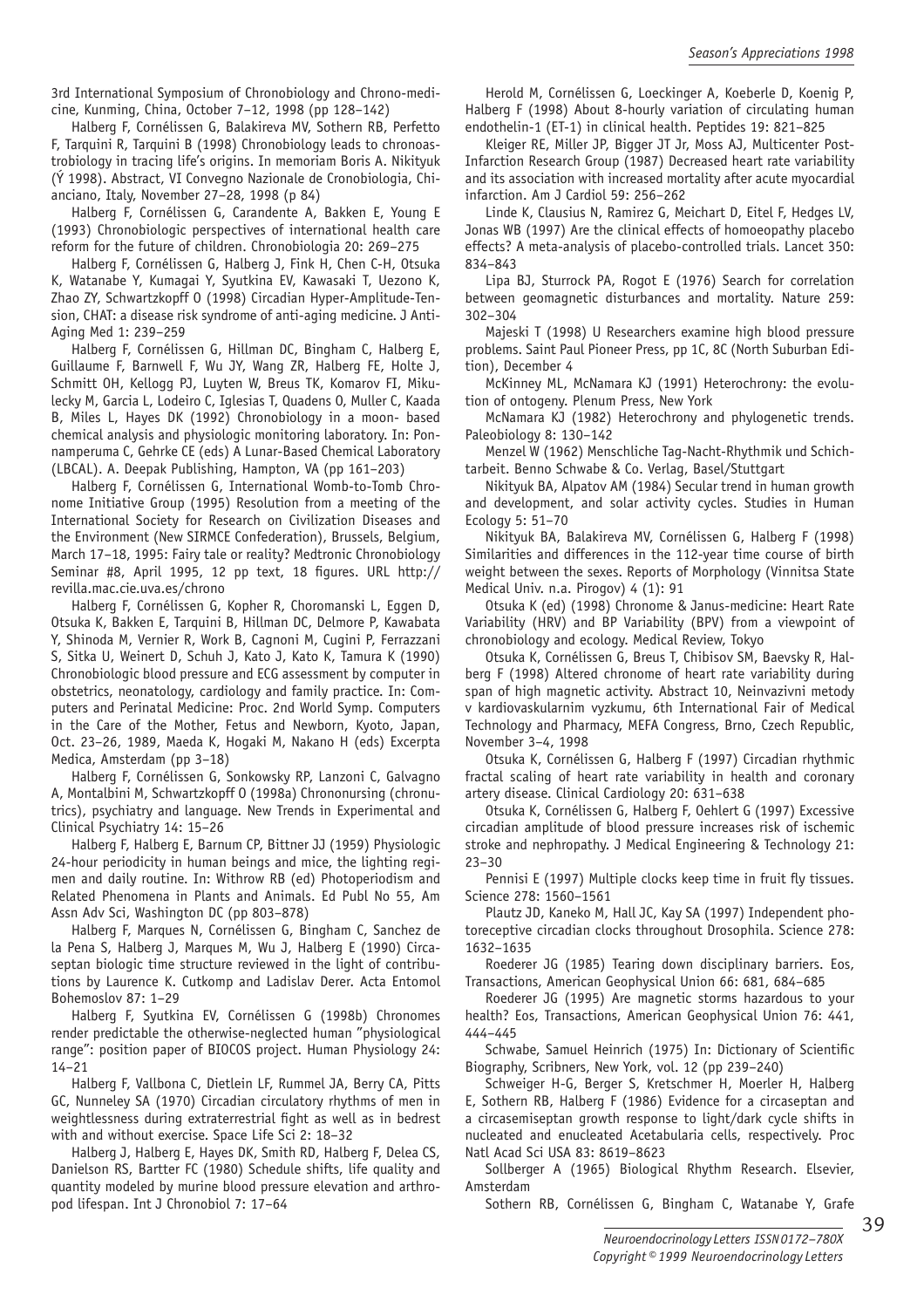A, Halberg F (1998) Solar cycle stage: an important influence on physiology that must not be ignored. In: Proc. 3rd International Symposium of Chronobiology and Chronomedicine, Kunming, China, October 7–12, 1998 (p 144)

Strestik J, Prigancova A (1986) On the possible effect of environmental factors on the occurrence of traffic accidents. Acta Geodaetica, Geophysica et Montanistica Hungarica 21: 155–166

Stunkard AJ (1950) A method of evaluating a therapeutic agent. Am J Psychiatry 107: 463–467

Sutcliffe J, Duin N (1992) A History of Medicine. Barnes & Noble, New York

Tarquini B, Cornélissen G, Perfetto F, Tarquini R, Halberg F (1997) About-half-weekly (circasemiseptan) component of the endothelin-1 (ET-1) chronome and vascular disease risk. Peptides 18: 1237–1241

Tarquini B, Cornélissen G, Perfetto F, Tarquini R, Halberg F (1997) Chronome assessment of circulating melatonin in humans. In vivo 11: 473–484

Tarquini B, Cornélissen G, Tarquini R, Perfetto F, Anselmi B, Halberg F (1997) The time structure (chronome) of human adult circulating DHEA-S. Abstract #330, International Congress on Chronobiology. Chronobiology Int 14 (Suppl. 1): 166

Tarquini B, Perfetto F, Tarquini R, Cornélissen G, Halberg F (1997) Endothelin-1's chronome indicates diabetic and vascular disease chronorisk. Peptides 18: 119–132

Tarquini B, Tarquini R, Perfetto F, Cornélissen G, Halberg F (1999) Genetic and environmental influences on human cord blood leptin concentration. Pediatrics (In press)

Thaela M-J, Cornélissen G, Halberg F, Rantzer D, Svendsen J, Pierzynowski SG (1997) Extra-circadian (about-weekly, halfweekly and 8-hourly) variation in pancreatic secretion of piglets. Proc. XXXIII Int. Cong. International Union of Physiological Sciences, St. Petersburg, Russia, June 30–July 5, 1997 (abstract P041.36)

Vernova YeS, Pochtarev VI, Ptitsyna NG, Tyasto MI (1983) Short-period variations in the rate of change of solar activity as a geosensitive parameter. Geomagnetism and Aeronomy 23: 425–427

Villoresi G, Breus TK, Iucci N, Dorman LI, Rapoport SI (1994) The influence of geophysical and social effects on the incidences of clinically important pathologies (Moscow 1979–1981). Physica Medica 10: 79–91

Villoresi G, Kopytenko YA, Ptitsyna NG, Tyasto MI, Kopytenko EA, Iucci N, Voronov PM (1994) The influence of geomagnetic storms and man-made magnetic field disturbances on the incidence of myocardial infarction in St. Petersburg (Russia). Physica Medica 10: 107–117

Viza D (1996) AIDS and transfer factor: myths, certainties and realities. Biotherapy 9: 17–26

Viza D (1998) From placebo to homeopathy: the fear of the irrational. The Scientist 12 (18): 8

Vladimirskii BM, Narmanskii VYa, Temuriantz NA (1995) Global rhythmics of the solar system in the terrestrial habitat. Biophysics 40: 731–736

Watanabe Y, Cornélissen G, Halberg F, Otsuka K, Kikuchi T Long-acting carteolol lowers circadian and circaseptan blood pressure (BP) amplitude (A) as well as MESOR. Abstract, X National Symposium, Indian Society for Chronobiology, B.J. Medical College, Pune, India, August 21–22, 1995 (pp 14–15)

Watanabe Y, Cornélissen G, Halberg F, Saito Yoshiaki, Fukuda K, Otsuka K, Kikuchi T (1996) Chronobiometric assessment of autogenic training effects upon blood pressure and heart rate. Perceptual and Motor Skills 83: 1395–1410

Watanabe Y, Cornélissen G, Halberg F, Saito Yoshiaki, Fukuda K, Otsuka K, Kikuchi T (1996a) Chronobiometric assessment of autogenic training effects upon blood pressure and heart rate. Perceptual and Motor Skills 83: 1395–1410

Watanabe Y, Cornélissen G, Halberg F, Saito Yoshiaki, Fukuda K, Revilla M, Rodriguez C, Hawkins D, Otsuka K, Kikuchi T (1996b) Method and need for continued assessment of autogenic training effect upon blood pressure: case report. New Trends in Experimental and Clinical Psychiatry 12: 45–50

Watanabe Y, Cornélissen G, Sothern RB, Nikityuk B, Bingham C, Grafe A, Halberg F (1998) Numerical counterparts to sunspot cycles in human blood pressure and heart rate variability. In: Proc. 3rd International Symposium of Chronobiology and Chronomedicine, Kunming, China, October 7–12, 1998 (p 145)

Watanabe Y, Halberg F, Cornélissen G, Sothern R, Otsuka K, Ohkawa S, Kubo Y (1998) Spectral differences among human circulatory variables and similarities with solar and/or geomagnetic signatures. Abstract, VI Convegno Nazionale de Cronobiologia, Chianciano, Italy, November 27–28, 1998 (p 43)

When the Blind is Broken (1998) The Scientist 12 (18): 14 (September 14). [Sidebar to Bunk S (1998) The Scientist 12 (18): 1, 7, 14, referring to Stunkard AJ (1950) Am. J. Psychiatry 107: 463–467.]

Whitaker J (1998) Imagine this happening to you! An urgent warning for anyone with high blood pressure. M.D.'s Digest, Fall/ Winter, p 38

Woolum JC, Cornélissen G, Halberg F (1998) Chrono-metaanalysis: enucleation changes the infradian-circadian amplitude ratio of Acetabularia. Abstract, VI Convegno Nazionale de Cronobiologia, Chianciano, Italy, November 27–28, 1998, p 64

Zinn H (1990) A People's History of the United States. Harper-Perennial, New York (p 203)

#### OTHER PUBLICATIONS IN 1998

1. Cornélissen G., Sothern R.B., Halberg Francine, Halberg Franz. 7-year (circaseptennian) patterns in psychology and biology? Psychological Reports 82: 483–487, 1998.

2. Rhodus N., Raab F., Cornélissen G., Little J., Schaffer E., Halberg F. Chronobiologic vs. conventional blood pressure (BP) monitoring of dental patients. J. Dent. Res. 77: 255 (AADR Abstract 1195), 1998.

3. Zaslavskaya R., Tokbaeva K., Teibloom M., Halberg F., Cornélissen G. Time-organization of hemodynamics in hypertensive patients in West Kazakstan. Proceedings, VIII International Symposium, Ecologo-Physiological Problems of Adaptation, Moscow, January 27–30, 1998, pp. 139–140.

4. Zaslavskaya R., Zhumabaeva T., Teibloom M., Halberg F. Chronopharmacodynamics of propranolol of prolonged actionbetakep in hypertensive patients. Abstract, 6th International Symposium on Hypertension in the Community: Screening, Investigation and Therapy, Geneva, Switzerland, February 8–11, 1998, p. 59.

5. Otsuka K., Cornélissen G., Halberg F., Yamanaka T., Nakajima S., Kubo Y., Shinagawa M., Hotta N., Hasebe T., Omori K., Watanabe Y., Ohkawa S. Vagal tone and various assessments of complexity of heart rate variability in healthy Japanese subjects. Therapeutic Research 19: 265–275, 1998.

6. Siegelová J., Fišer B., Dušek J., Dobsak P., Cornélissen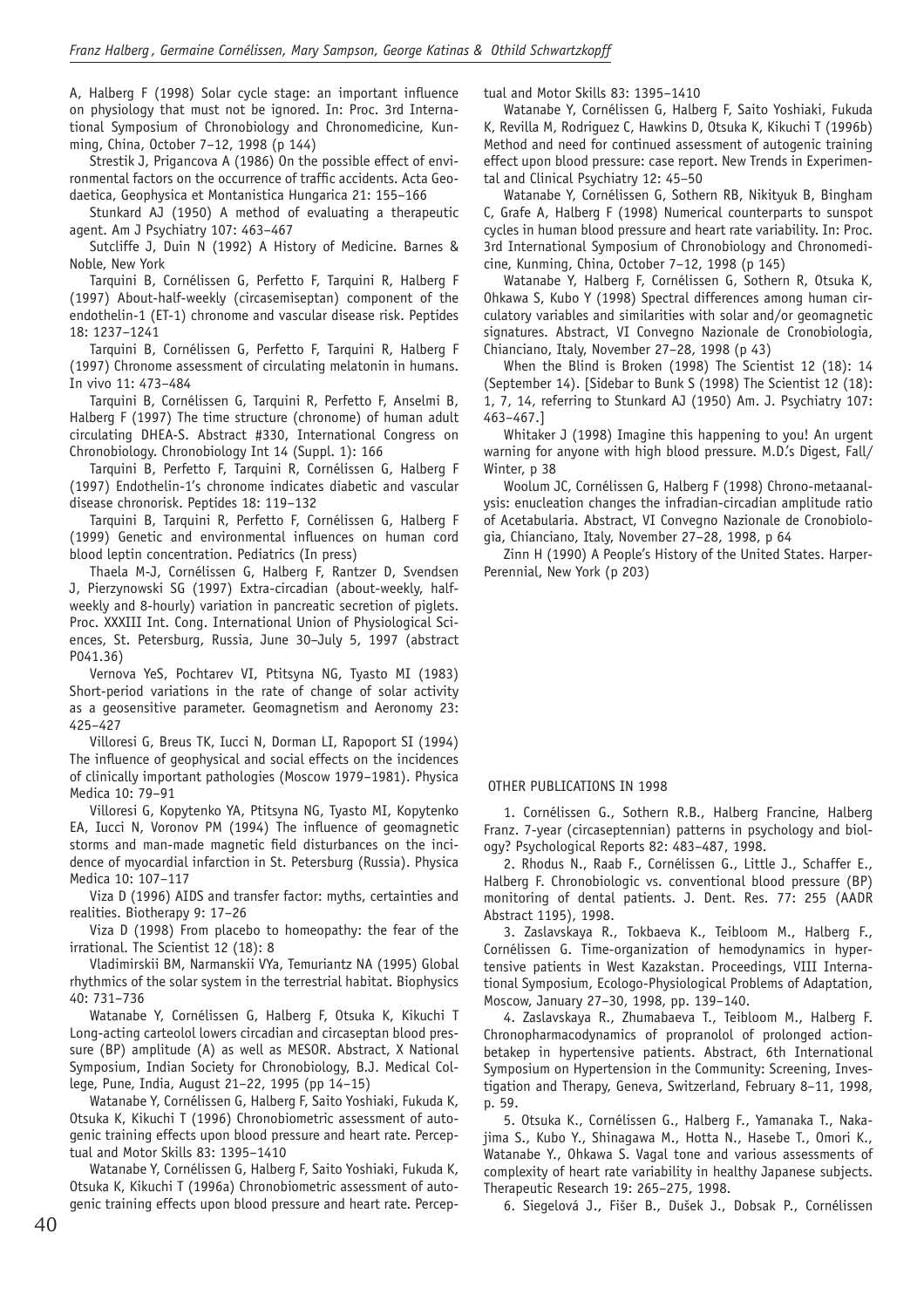G., Halberg F. Cirkadianni kolisani kardiovaskularnich velicin. Abstract, Nove Trendy ve Funkcni Diagnostice a Rehabilitaci, Slavnosti Pracovni Schuze, 75 Let, Brno 27. unora 1998, p. 12.

7. Otsuka K., Ohkawa S., Cornélissen G., Halberg F. Factors regulating circadian rhythmicity of cardiovascular events. 1. Role of the autonomic nervous function. Progress in Medicine 18: 319–326, 1998. [In Japanese.]

8. Halberg F., Cornélissen G., Otsuka K., Schwartzkopff O. Can the nomenclature for HF and LF/HF ECG power be replaced in a chronome context? In: Chronome & Janus-medicine: Heart Rate Variability (HRV) and BP Variability (BPV) from a viewpoint of chronobiology and ecology, Otsuka K. (ed.), Kyowa, Tokyo, 1998, pp. 126–134.

9. Singh R., Singh R.K., Mahdi A.A., Misra S., Rai S.P., Singh D., Cornélissen G., Halberg F. Studies on circadian periodicity of urinary corticoids in carcinoma of the breast. In vivo 12: 69–74, 1998.

10. Raab F.J., Schaffer E.M., Guillaume-Cornélissen G., Halberg F. Interpreting vital sign profiles for maximizing patient safety during dental visits. JADA 129: 461–469, 1998.

11. Hellbruegge T., Halberg F., Staudt F. In memoriam: Professor Dr. Rudolf C.H. Engel. Sozialpaediatrie, Kinder- und Jugendheilkunde 20: 120, 1998.

12. Thaela M.-J., Jensen M.S., Cornélissen G., Halberg F., Noeddegaard F., Jakobsen K., Pierzynowski S.G. Circadian and ultradian variation in pancreatic secretion of meal-fed pigs after weaning. J. Animal Science 76(4): 1131–1139, 1998.

13. Halberg F., Cornélissen G., Otsuka K., Zhao Z.Y., Delyukov A., Gorgo Y., Wang Z.R., Rawson M.J., Holte J., Schwartzkopff O. Chronobiological approaches to integrative anthropology illustrated by heart rate variability (HRV) and geomagnetics. Reports of Vinnitsa State University 2: 254–255, 1998.

14. Tarquini B., Tarquini R., Perfetto F., Cornélissen G., Halberg F. Cord blood leptin concentration as a gauge of chronorisk. Reports of Vinnitsa State University 2: 242–243, 1998.

15. Cornélissen G., Halberg F., Wetterberg L., Tarquini B. Metachrono-analysis of human pineal weight reveals circannual chronome component. Reports of Morphology (Vinnitsa State Medical Univ. n.a. Pirogov) 4 (1): 87, 1998.

16. Nikityuk B.A., Balakireva M.V., Cornélissen G., Halberg F. Similarities and differences in the 112-year time course of birth weight between the sexes. Reports of Morphology (Vinnitsa State Medical Univ. n.a. Pirogov) 4 (1): 91, 1998.

17. Shemerovsky C.A., Cornélissen G., Halberg F. Circadian rhythm of defecation and chronorisk of constipation. In: Biomedical and Biosocial Problems of Integrative Anthropology, International Academy of Integrative Anthropology, St. Petersburg, 1998, pp. 251–253. [In Russian.]

18. Rodriguez C., Revilla M.A., Revilla M., Revilla E., Cornélissen G., Arechiga H., Halberg F. El perfil cronobiológico de tensión arterial y de frecuencia cardiaca en un grupo familiar, determinado mediante monitorizacion automática. Gac. Med. Mex. 134: 15–26, 1998.

19. Revilla M. Jr, Rodriguez C., Revilla M. Sr, Revilla E., Cornélissen G., Halberg F. Chronobiologic self-help starts in the family with blood pressure and heart rate monitoring. Euro Rehab 8: 41–59, 1998.

20. Siegelová J., Fišer B., Dušek J., Cornélissen G., Halberg F. Circadian variability of rate pressure product in hypertension with enalapril therapy. Abstract, Investigator-Initiated Satellite Symposium to 17th Scientific Meeting, International Society of Hypertension: Renin-angiotensin-aldosterone system: Where to block it?, Prague, Czech Republic, June 4, 1998, p. 6.

21. Halberg F., Cornélissen G., Sonkowsky R.P., Lanzoni C., Galvagno A., Montalbini M., Schwartzkopff O. Chrononursing (chronutrics), psychiatry and language. New Trends in Experimental and Clinical Psychiatry 14: 15–26, 1998.

22. Otsuka K., Halberg F. Chronobiological approach in cardiology. Medical Specialist in Cardiology 6: 69–73, 1998.

23. Otsuka K., Cornélissen G., Shinagawa M., Kubo Y., Ohkawa S., Halberg F. Chronomes (rhythms, chaos and age and disease trends) of heart rate variability (HRV) in patients with coronary artery disease (CAD). Abstract, 23rd Annual Conference, International Society for Computerized Electrocardiology, Keystone, Colorado, April 18–23, 1998.

24. Otsuka K., Shinagawa M., Kubo Y., Ohkawa S., Cornélissen G., Halberg F. Age, gender and circadian rhythmicity and heart rate variability. In: New Aspects of ECG Informations from the Viewpoint of Time and Space, Toyama J., Watanabe Y. (eds.), Life Medicom, Nagoya, 1998, pp. 335–364. [In Japanese.]

25. Cornélissen G., Halberg F. Chronomedicine. In: Encyclopedia of Biostatistics, Armitage P., Colton T. (editors-in-chief), Vol. 1, John Wiley & Sons Ltd., Chichester, UK, 1998, pp. 642–649.

26. Otsuka K., Cornélissen G., Halberg F. Circadian amplitudehypertension as a risk factor of ischemic stroke and nephropathy. Vrach, issue 4, 9–11, 1997. [In Russian.]

27. Cornélissen G., Syutkina E.V., Halberg F., Otsuka K., Wang Z.R., Wan C.M., Garcia Alonso L., Portela A., Delmore P., Fink H., Bingham C., Gaziano E., Grigoriev A.E., Abramian A.S., Mitish M.D., Yatsyk G.V., Teibloom M., Maggioni C., Tereshenko L.I., Lipatova T.Yu, Logvinenko I., Zaslavskaya R.M. Chronobiologic blood pressure self-monitoring "up front" and until cure or death. Human Physiology 24: 118–125, 1998. [In Russian.]

28. Halberg F., Cornélissen G., Syutkina E., Schwartzkopff O. [Chronobiology, chronodiagnostics, chronoprophylaxis and chronotherapy for everyone.] Medical Market 29: 13–15, 1998. [In Russian.]

29. Siegelová J., Fišer B., Dušek J., Kadanka Z., Moran M., Cornélissen G., Halberg F. Sleep apnea syndrom[e] and circadian blood pressure variability: the effect of CPAP therapy. Abstract, XVI Martin Days of Respiration with international participation, Martin, Czech Republic, September 16–17, 1998, p. 26.

30. Otsuka K., Ohkawa S., Cornélissen G., Halberg F. Ambulatory and home blood pressure monitoring. Pharma Medica 16: 33–39, 1998. [In Japanese.]

31. Halberg F., Cornélissen G. Chronomedicine in the footsteps of Gennady Gubin in Tyumen, Siberia, Russia, and beyond. In: Creative Portraits: Professor G.D. Gubin. Vector, Tyumen, 1998, pp. 43–52. [In Russian.]

32. Halberg F. Dedication: September 1995. Giovanni Dell'Acqua's chronobiologic lessons, humanistic legacies and resulting developments worldwide and in a budding cosmobiology. Docta tempestiva, tradita, evolutionesque Johannis de Aqua in ludo Ferrarense, Romano, terrestre, cosmicoque. Acta med. rom. 36: 118–126, 1998.

33. Otsuka K., Nishimura Y., Kubo Y., Shinagawa M., Watanabe H., Cornélissen G., Halberg F. Chronos and chaos: heart rate variability in healthy Japanese. The Autonomic Nervous System (Tokyo) 35: 271–279, 1998.

34. Halberg F. Season's appreciations 1997. In: Proc. 3rd International Symposium of Chronobiology and Chronomedicine, Kunming, China, October 7–12, 1998, pp. 4–15.

35. Halberg F., Cornélissen G. Chronoastrobiology. In: Proc. 3rd International Symposium of Chronobiology and Chronomedi-cine, Kunming, China, October 7–12, 1998, pp. 128–142.

36. Cornélissen G., Watanabe Y., Sothern R.B., Grafe A., Bingham C., Halberg F. Dangers of correlation analyses assessing solar cycle stage-dependence of human blood pressure and heart rate. In: Proc. 3rd International Symposium of Chronobiology and Chronomedicine, Kunming, China, October 7–12, 1998, p. 143.

37. Sothern R.B., Cornélissen G., Bingham C., Watanabe Y.,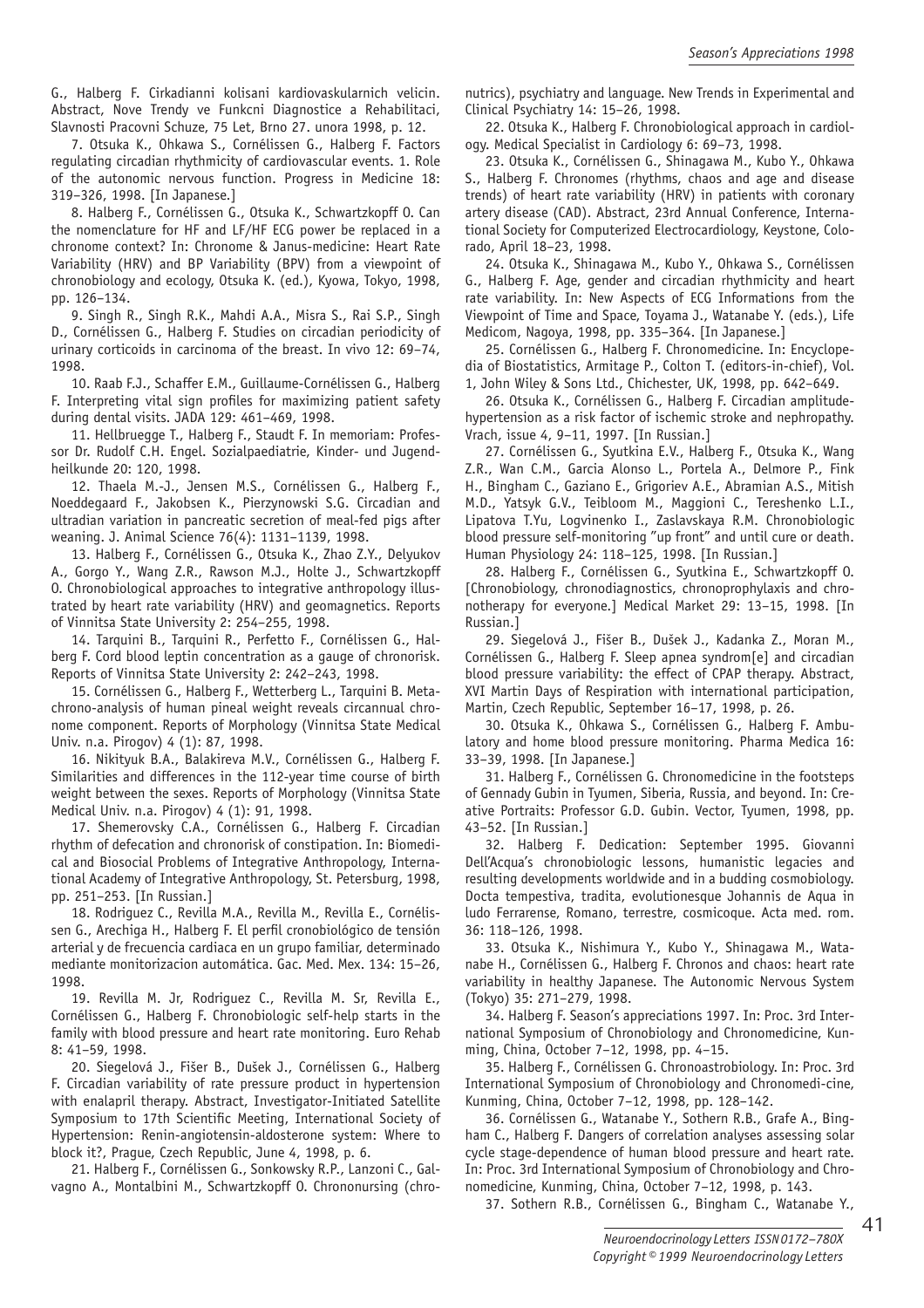Grafe A., Halberg F. Solar cycle stage: an important influence on physiology that must not be ignored. In: Proc. 3rd International Symposium of Chronobiology and Chronomedicine, Kunming, China, October 7–12, 1998, p. 144.

38. Watanabe Y., Cornélissen G., Sothern R.B., Nikityuk B., Bingham C., Grafe A., Halberg F. Numerical counterparts to sunspot cycles in human blood pressure and heart rate variability. In: Proc. 3rd International Symposium of Chronobiology and Chronomedicine, Kunming, China, October 7–12, 1998, p. 145.

39. Masalov A., Cornélissen G., Halberg F., Otsuka K., Syutkina E.V., Zhao Z.Y., Delyukov A., Tarquini B. Rhythms, chaos, human heart rate variability and open-heart surgery: circaseptan and circasemiseptan amplification. In: Proc. 3rd International Symposium of Chronobiology and Chronomedicine, Kunming, China, October 7–12, 1998, p. 146.

40. Halberg F., Cornélissen G., Zue Z.N., Zhao Z.Y., Carandente F., Carandente O., Schwartzkopff O. Chronobiology, an evolving scientific discipline, and chronomedicine, a medical specialty. In: Proc. 3rd International Symposium of Chronobiology and Chronomedicine, Kunming, China, October 7–12, 1998, pp. 159–171.

41. Delyukov A., Gorgo Y., Cornélissen G., Otsuka K., Zhao Z.Y., Halberg F. Examination of putative relation of heart rate to extralow-frequency perturbations of atmospheric pressure. Abstract, 33rd World Congress, International Society of Medical Hydrology and Climatology, Karlovy Vary, Prague, Luhacovice, Czech Republic, October 4–11, 1998, pp. 275–276.

42. Halberg F., Schwartzkopff O., Cornélissen G. Wertvoll. [Review of the book Chronobiologie und Chronomedizin by Hildebrandt G., Moser M., Lehofer M.] Deutsches Aerzteblatt: Aerztliche Mitteilungen 38: B-1797, 1998 [18. September].

43. Cornélissen G., Halberg F., Breus T.K., Watanabe Y., Sothern R., Haus E., Kleitman E., Wendt H.W., Bingham C. An origin of biologic week on the basis of the data of human heart rate variations over the solar activity cycle. Biofizika 43: 666-669, 1998. [In Russian.]

44. Cornélissen G., Halberg F., Obridko V.N., Breus T.K. Quasi-11-year modulation of global and spectral features of geomagnetic disturbance. Biofizika 43: 677-680, 1998. [In Russian.]

45. Cornélissen G., Otsuka K., Chen C-H., Kumagai Y., Watanabe Y., Halberg F. Nonlinear relation of the circadian blood pressure ampliutde to cardiovascular disease risk. Abstract 7, Neinvazivni metody v kardiovaskularnim vyzkumu, 6th International Fair of Medical Technology and Pharmacy, MEFA Congress, Brno, Czech Republic, November 3–4, 1998.

46. Garcia Alonso L., Garcia Penalta X., Cornélissen G., Halberg F. About-yearly and about-monthly variation in neonatal height and weight. Abstract 14, Neinvazivni metody v kardiovaskularnim vyzkumu, 6th International Fair of Medical Technology and Pharmacy, MEFA Congress, Brno, Czech Republic, November 3–4, 1998.

47. Halberg F., Cornélissen G., Watanabe Y. From time-unspecified measurements to chronobiological specialties such as chronomedicine and chronoastrobiology: challenges for manufacturing. Abstract 6, Neinvazivni metody v kardiovaskularnim vyzkumu, 6th International Fair of Medical Technology and Pharmacy, MEFA Congress, Brno, Czech Republic, November 3–4, 1998.

48. Ikonomov O., Stoynev A., Penev P., Peneva A.V., Cornélissen G., Samayoa W., Halberg F. Circadian rhythm of blood pressure and heart rate in uncomplicated healthy human pregnancy. Abstract 13, Neinvazivni metody v kardiovaskularnim vyzkumu, 6th International Fair of Medical Technology and Pharmacy, MEFA Congress, Brno, Czech Republic, November 3–4, 1998.

49. Isaacson P., Lee R., Cornélissen G., Schwartzkopff O., Halberg F. Chronomes of oxygen saturation and heart rate in health and after coronary artery bypass grafting. Abstract 11, Neinvazivni metody v kardiovaskularnim vyzkumu, 6th International Fair of Medical Technology and Pharmacy, MEFA Congress, Brno, Czech Republic, November 3–4, 1998.

50. Katinas G.S., Cornélissen G., Homans D., Rhodus N., Siegelová J., Machat R., Halberg F. Individualized combination chronotherapy of coexisting CHAT and MESOR-hypertension including diltiazem HCl. Abstract 8, Neinvazivni metody v kardiovaskularnim vyzkumu, 6th International Fair of Medical Technology and Pharmacy, MEFA Congress, Brno, Czech Republic, November 3–4, 1998.

51. Otsuka K., Cornélissen G., Breus T., Chibisov S.M., Baevsky R., Halberg F. Altered chronome of heart rate variability during span of high magnetic activity. Abstract 10, Neinvazivni metody v kardiovaskularnim vyzkumu, 6th International Fair of Medical Technology and Pharmacy, MEFA Congress, Brno, Czech Republic, November 3–4, 1998.

52. Rawson M.J., Cornélissen G., Holte J., Katinas G., Eckert E., Halberg F. Circadian and circaseptan components of blood pressure and heart rate during depression. Abstract 12, Neinvazivni metody v kardiovaskularnim vyzkumu, 6th International Fair of Medical Technology and Pharmacy, MEFA Congress, Brno, Czech Republic, November 3–4, 1998.

53. Siegelová J., Fišer B., Dušek J., Placheta Z., Cornélissen G., Halberg F. Circadian variability of rate pressure product in essential hypertension with enalapril therapy. Abstract 3, Neinvazivni metody v kardiovaskularnim vyzkumu, 6th International Fair of Medical Technology and Pharmacy, MEFA Congress, Brno, Czech Republic, November 3–4, 1998.

54. Watanabe Y., Cornélissen G., Halberg F., Otsuka K., Ohkawa S-I., Kikuchi T. Need for chronobiologic reference values (chronodesms) smoothed over age: a problem awaiting a BIOCOS solution. Abstract 9, Neinvazívní metody v kardiovaskulárním výzkumu, 6th International Fair of Medical Technology and Pharmacy, MEFA Congress, Brno, Czech Republic, November 3–4, 1998.

55. Halberg F. [Vážení prátelé / Dear Friends / Sehr geehrte Freunde.] Catalogue, 6th International Fair of Medical Technology and Pharmacy, MEFA Congress, Brno, Czech Republic, November 3–4, 1998, pp. 8–12.

56. Fanjul Moles M.L., Cornélissen G., Miranda Anaya M., Prieto Sagredo J., Halberg F. Larger infradian vs. circadian prominence of locomotor activity in young vs. older crayfish. Abstract, VI Convegno Nazionale de Cronobiologia, Chianciano, Italy, November 27–28, 1998, p. 65.

57. Germanó G., Cornélissen G., Damiani S., Halberg F. Antihypertensive drug vs. placebo effect assessed chronobiologically. Abstract, VI Convegno Nazionale de Cronobiologia, Chianciano, Italy, November 27–28, 1998, p. 42.

58. Hardeland R., Cornélissen G., Halberg F. Coexisting circaseptan and circadian patterns in the motility of Euglena gracilis Klebs in continuous darkness. Abstract, VI Convegno Nazionale de Cronobiologia, Chianciano, Italy, November 27–28, 1998, p. 66.

59. Katinas G., Cornélissen G., Chen C.H., Rhodus N., Schaffer E., Halberg F. Systolic blood pressure (SBP) speed and acceleration relate to the SBP-MESOR and the left ventricular mass index (LVMI). Abstract, VI Convegno Nazionale de Cronobiologia, Chianciano, Italy, November 27–28, 1998, p. 30.

60. Schwartzkopff O., Cornélissen G., Halberg F. Differences in the time structures (chronomes) of blood pressure (BP) and heart rate (HR). Abstract, VI Convegno Nazionale de Cronobiologia, Chianciano, Italy, November 27–28, 1998, p. 31.

61. Watanabe Y., Halberg F., Cornélissen G., Sothern R., Otsuka K., Ohkawa S., Kubo Y. Spectral differences among human circulatory variables and similarities with solar and/or geomagnetic signatures. Abstract, VI Convegno Nazionale de Cronobiologia, Chianciano, Italy, November 27–28, 1998, p. 43.

62. Woolum J.C., Cornélissen G., Halberg F. Chrono-metaanaly-